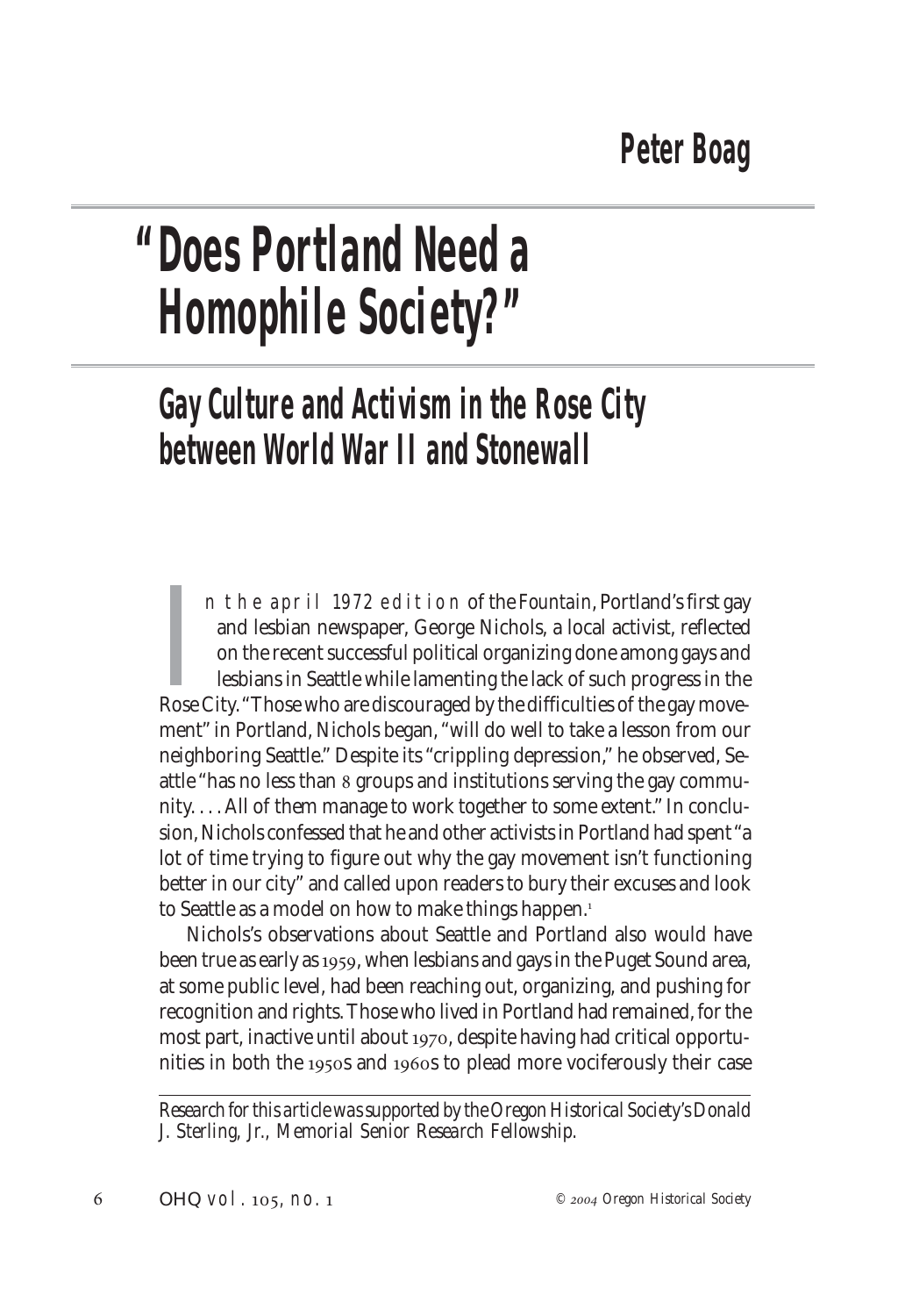OHS neg., OrHi 52847



*The Harbor Club (lower right) on Southwest First Avenue in Portland was one of the few gay* bars in the city from the late 1940s, when this photograph was taken, until city officials *succeeded in closing it down in . Because of its reputation, soon after it opened the U.S. Navy declared the Harbor Club off limits to sailors.*

before a broad public audience. As a result, by the time of New York's Stonewall riot on June  $28$ ,  $1969$  — an event that historians point to as the birth of the modern gay liberation movement nationwide — Seattle gays and lesbians had a considerable head start over those in the Rose City. Perhaps it is not surprising, then, that gays and lesbians in Seattle would also realize some of their civil rights at the municipal level at a considerably earlier date than those in Portland did. In September 1973, for example, without much hesitancy, Seattle became the first major American city to ban discrimination against lesbians and gays in both municipal and private employment within the city's boundaries. Meanwhile, the Portland City Council delayed on a far less extensive measure and did not secure an ordinance that protected gays in municipal employment until a year later, in December 1974. Mayor Neil Goldschmidt and Commissioners Connie McCready and Charles Jordon passed the Portland ordinance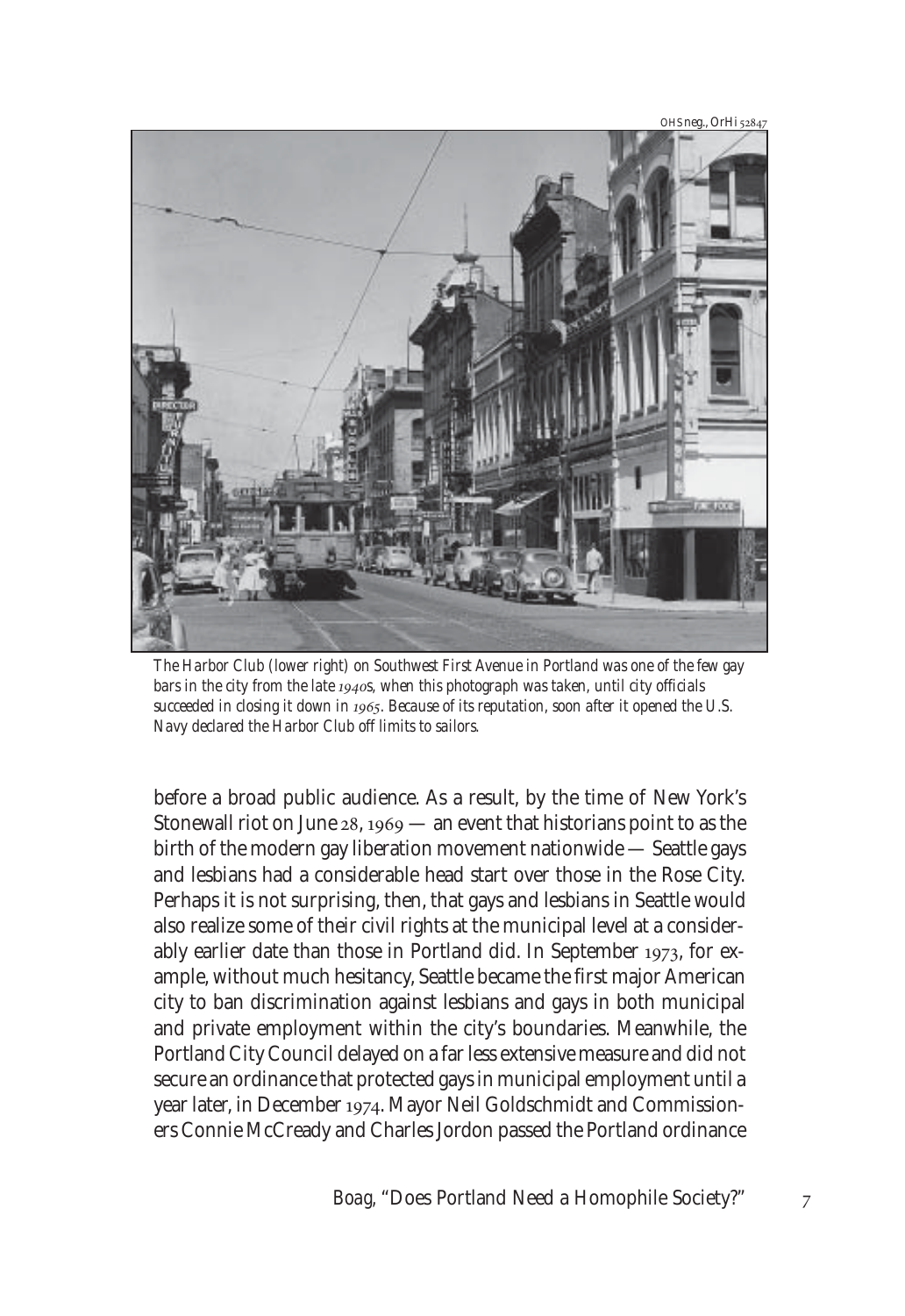over the protests of Commissioners Mildred Schwab and Francis Ivancie, who had thrown up obstacles to the proposal for more than a year. It was not until the fall of 1991, eighteen years after Seattle's ordinance was on the books, that the Portland City Council finally extended protections to lesbians and gays in the city's places of private employment.

Some historians argue that "modern" — that is, post-1969 — gay rights activism did not suddenly spring forth from the Stonewall uprising but, rather, built on the "homophile movement" that had commenced in 1951. Others stress that the lesbian and gay bar cultures that were forged in America's large cities between the 1930s and 1960s produced a political consciousness that was readily transformed into a broader activism outside formal homophile organizations in the socially heady times of the early 1960s, some years before the Stonewall riot. Still others maintain that the 1950s and 1960s homophile organizations depended on bar patrons for the rank and file of their organizations.<sup>3</sup> All three explanations can help us understand not only what happened in Portland and Seattle but also why the history of lesbian and gay rights activism in the two urban centers was so different. Unlike Seattle, Portland had no organized homophile movement in the 1950s and 1960s; and when the gay liberation campaign finally did emerge in the Rose City in 1970, it did not appear to do so from a bar-based culture, as it did in Seattle. In fact, gay activists such as George Nichols denounced the Portland bars as impediments to the formation of a political consciousness among the city's lesbians and gays. Moreover, the relationship between the gay and lesbian bars in Portland and Seattle to those cities' municipal governments and local law enforcement agencies followed somewhat different trajectories. As a result, bar-based resistance of a stiffer nature, and one that was in part related to homophile organizing, emerged in Seattle and not in Portland as early as the 1950s and especially in the mid-1960s.

The reasons for the relative delinquency of Portland's gays and lesbians in organizing and thus achieving civil rights are various and interconnected. They are also difficult to account for fully. Historians understand the challenges of proving why something happened, but it is much more difficult — and some would argue impossible —to explain why something did *not* happen. Rather than attempting the impossible, this essay is instead interested in the considerably more modest task of highlighting Portland's gay and lesbian history between World War II and Stonewall, comparing it to that of Seattle and, to a lesser extent, some other western and West Coast cities, such as Tacoma, Denver, and San Francisco, which, unlike Portland had politicized gay movements in the 1950s and 1960s.

8 *OHQ* vol. 105, no. 1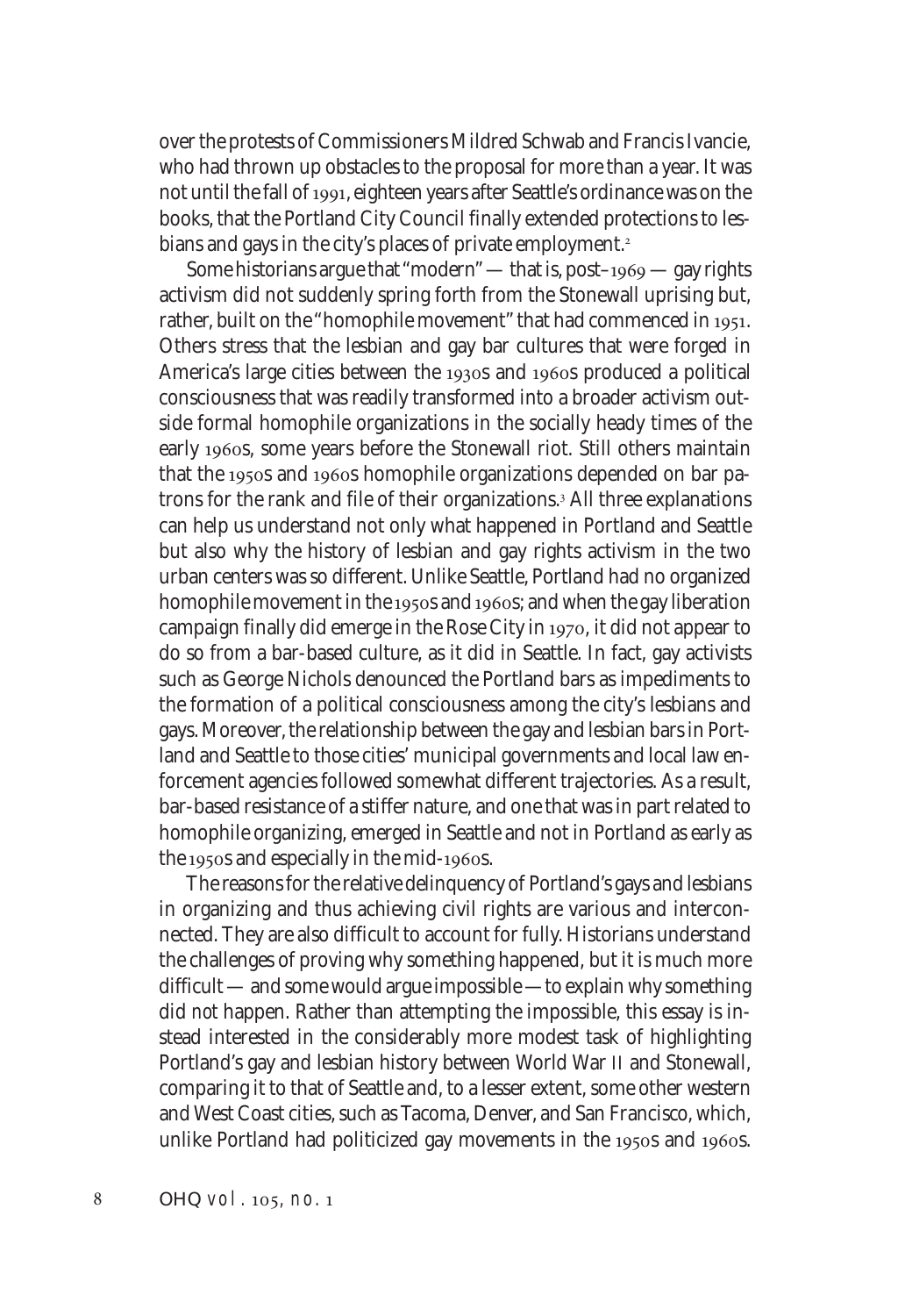Such a comparison, it is hoped, will help elucidate the circumstances under which pre-Stonewall gay activism might or might not emerge in a particular urban setting.

Boise, Idaho, hosted incipient "gay" communities had appeared in many of America's larger towns and cities. In the Pacific Northwest, Portland, Seattle, Vancouver, B.C., and even the rather small Boise, Idaho, hosted incip y the first years of the twentieth century, prototypical gay and lesbian communities had appeared in many of America's larger towns and cities. In the Pacific Northwest, Portland, Seattle, Vancouver, B.C., and even the rather small very least, possessed within their bounds spaces where those with same-sex sexual interests might meet up with each other. The socially tumultuous years of World War II built on and helped transform these and other formative gay communities and helped fashion what historians sometimes have viewed as modern gay and lesbian identities. During the war, more than sixteen million young men and women mobilized for the various branches of the armed services. Another like number of civilians made significant moves, often to another part of the country and usually in search of employment in defense industries. In larger numbers than ever before, Americans broke the bonds that traditionally structured and regulated their lives. For many, parental and familial supervision and expectations became things of the past. For others, the surveillance and constraints of small-town life were left behind. Labor shortages demanded that women enter the work force to fill jobs traditionally held by men, and most left behind the circumscribed domestic roles to which society had previously limited them. Finally, cities that hosted war industries, served as embarkation points for military personnel, or were near army and navy bases witnessed incredible growth in their permanent and transient populations as unattached men and women flocked to and through them.

These and other developments during a short and intense period of time helped forge, or at least temper, modern gay identities and communities in America. For the first time in U.S. history, when screening draftees and recruits, the military asked potential servicemen about their sex lives and whether or not they were homosexuals. Historians note that such questioning often led to soul-searching among thousands who had incipient and not well-understood feelings of same-sex desire. For many of those who were excluded from the military because of homosexuality, their "blemished" records provoked them to pursue their lives in locations and in ways far removed from their hometowns. Needless to say, many with same-sex desires made it into the service anyway, where they  $-$  as well as others in the military — worked in primarily sex-segregated situa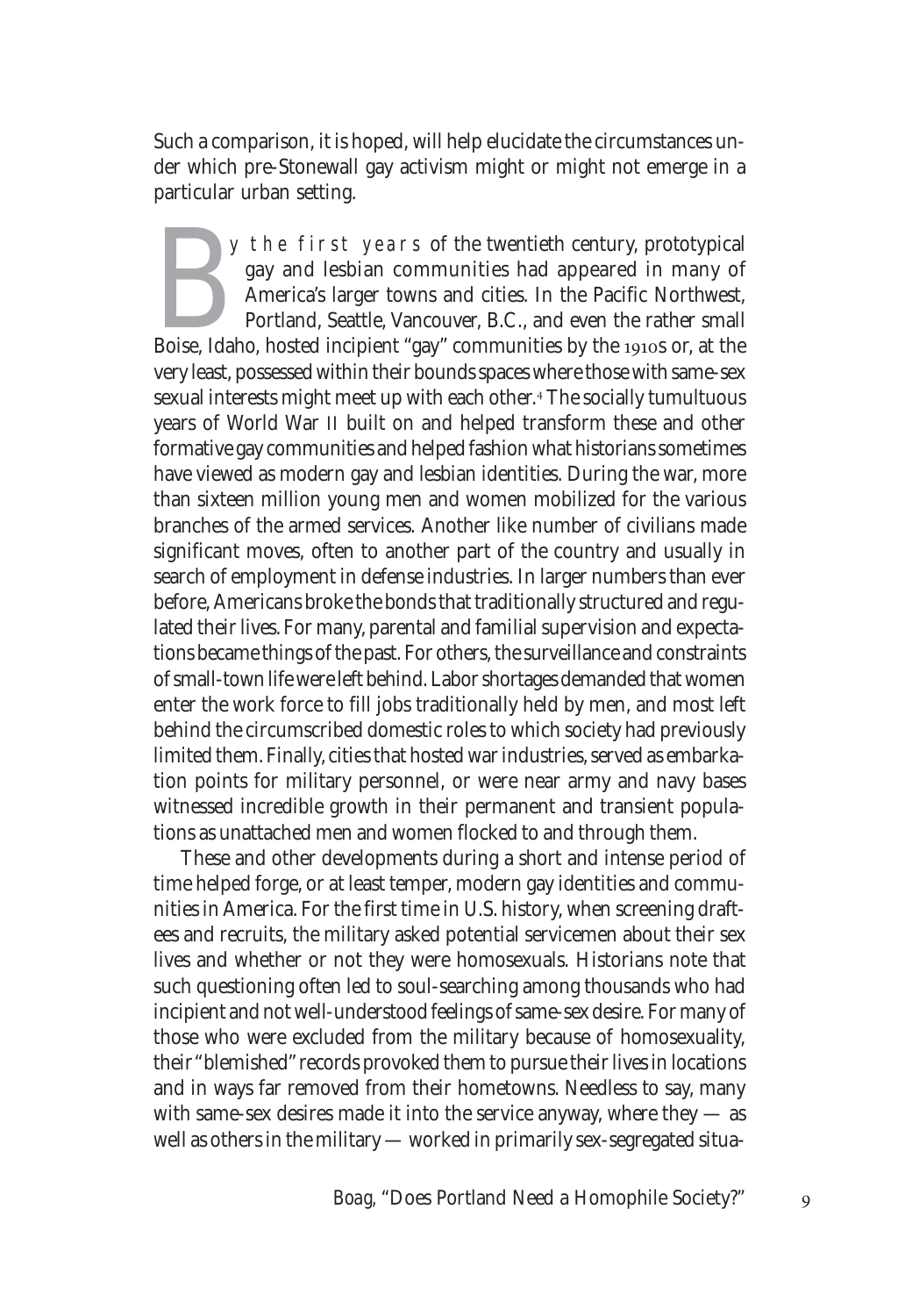OHS neg., OrHi



*Due to Portland's location relative to the Pacific War as well as its port facilities, defense* workers and military personnel flooded the city during the 1940s. The fluid social situation *that resulted helped vitalize gay and lesbian communities at the time. This photograph of* the Pioneer post office and courthouse victory center in 1942 only hints at the magnitude of *population growth in the city during those years.*

tions. In those circumstances, homosexuals and those not yet fully identified as such discovered others like themselves and in the process learned more about their own feelings, forged lasting friendships with like-minded people, and engaged in sexual relationships. Similar experiences occurred in major cities where large numbers of gay and lesbian service personnel and footloose defense workers passed through and visited or, in the case of defense workers, lived and labored for significant periods of time in largely single-sex environments. It was at this time that some of the earliest exclusively gay and lesbian bars developed and other meeting places emerged, while older sites — where those with same-sex sexual interests may have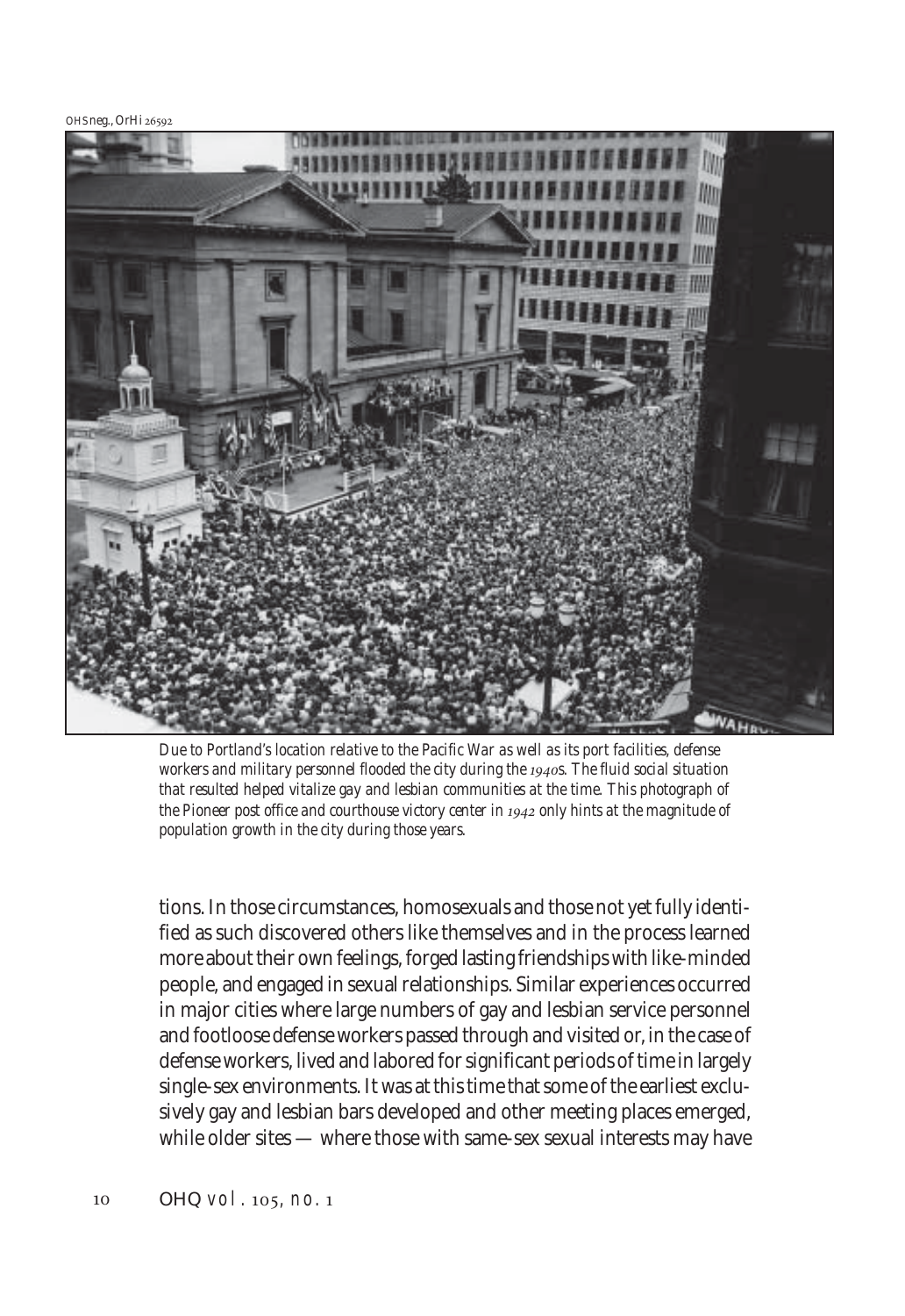been gathering for years — received a new and vigorous lease on life. Historian John D'Emilio summed up the effects that the crucible of World War II had on American gays and lesbians when he observed that it "created something of a nationwide coming out experience."

In the Pacific Northwest, thousands of people from across the country flocked to Portland and Seattle to take up defense jobs in Henry Kaiser's shipyards, the Boeing aircraft plant, and other war-related industries. During the early years of the war, 72,000 migrant workers arrived in Portland, and the city's population increased by 160,000 over the course of the world conflict. Seattle witnessed slightly more growth, while Washington state gained more than a half-million people, most settling near Puget Sound. At their peak, Kaiser's three Portland-area facilities provided jobs for 94,000 workers, Puget Sound's shipyards paid wages to 150,000, and Boeing in Seattle alone employed nearly 50,000 at any one time. Women and young single men dominated the workforce. At the beginning of the war, for example, Seattle's defense industries drew half of their workers from the ranks of men who were under twenty-five years old; and by 1944, women accounted for almost half of Boeing's employees. In Vancouver, Washington, the site of one Portland-area shipyard, one dormitory furnished single and double rooms to six thousand male defense workers. Through the course of the war, both Seattle and Portland hosted thousands of sailors and other servicemen and women coming into port and leaving for locations in the Pacific. Military bases dotted the Pacific Northwest, with the Fort Lewis–Camp Murray–McChord Field complex near Tacoma constituting the largest.

To serve the recreational demands of itinerant military personnel, semipermanent defense workers who labored during the day and night shifts, and locals caught up in the excitement of the times, Portland and Seattle theaters, dance halls, restaurants, illicit gambling joints, and other legal and extralegal entertainment establishments operated around the clock. The proliferation of various vices and loose morality disturbed local authorities. In 1942, for example, Portland officials expressed concern over the myriad "taverns which have been getting out of hand," bootlegging hard liquor and selling alcohol to minors and intoxicated persons. By January 1942, just a few weeks following the Japanese attack on Pearl Harbor, Rose City authorities already were worried about the apparent influx of prostitutes from other cities and lamented Portland's growing reputation as a "wide open town."

The atmosphere of relative lax morality and social dislocation provided opportunities in Portland and Seattle for lesbian and gay popula-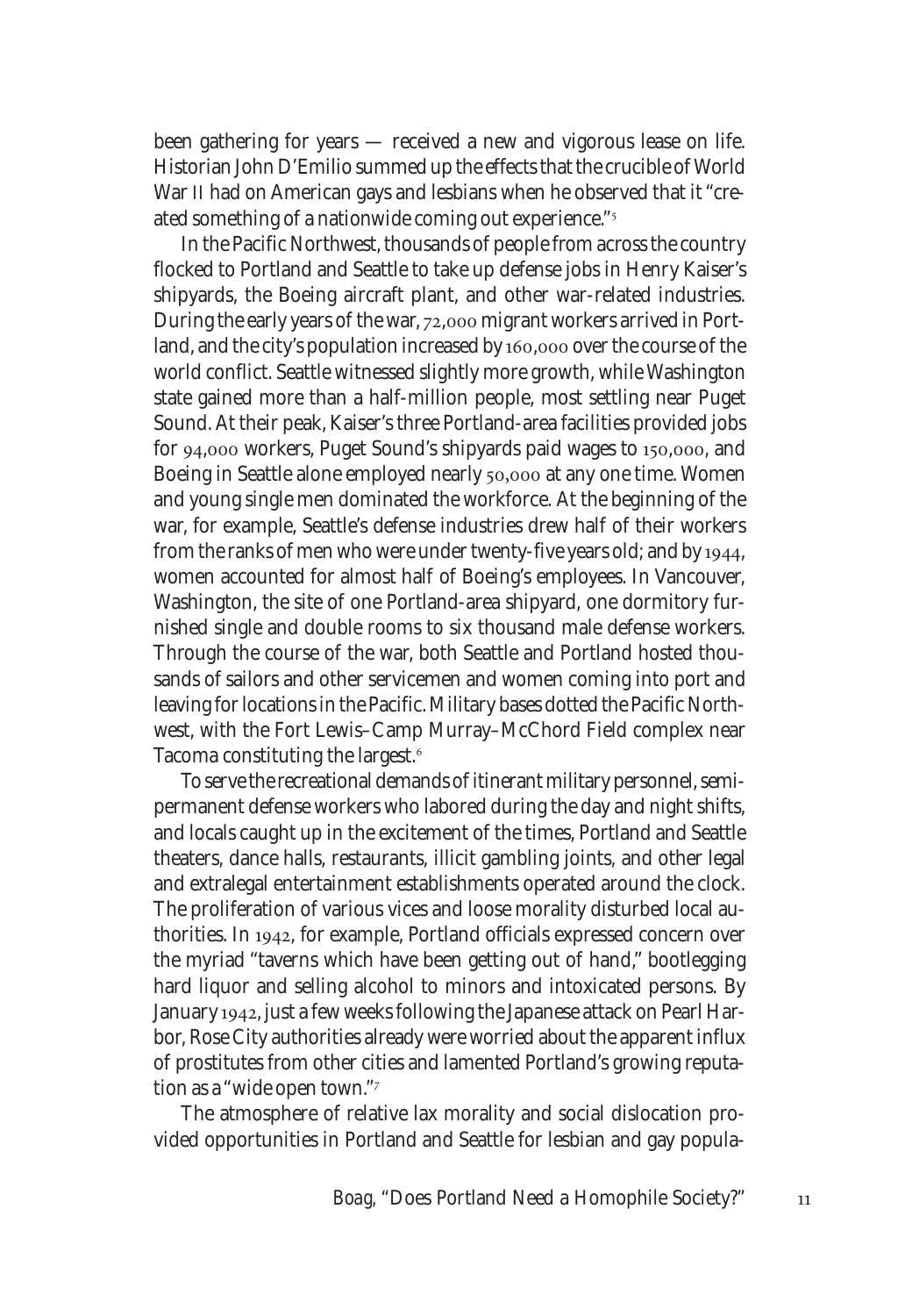tions and institutions to proliferate. Likewise, entrance into the armed services allowed many Northwest youths with same-sex longings the opportunity to explore their sexuality and raise their consciousness. One Marine named "Fred," who was born in Portland in 1923, joined the service in 1940, one of the  $372,000$  Oregonians and Washingtonians who participated in the military during the war.<sup>8</sup> He later remembered that prior to enlisting he possessed same-sex desires and, when still in high school, experienced a relatively innocent sexual encounter with a man while attending a downtown Portland burlesque show. Yet, through those years he had no consciousness of himself as a "gay" person, though he did regard himself as "different." While serving in southern California, however, he became "aware of homosexual activities" both within the service and among the larger civilian population in Los Angeles. With those experiences as part of his background, Fred returned to Portland in 1946 and began acting on his desires and interests, meeting men for brief affairs while still living a somewhat closeted existence. However hesitant he was to embrace fully this new life, it was Fred's war experience that helped push him in that direction. He began frequenting the few Portland drinking establishments that served gays, including the bar at the Multnomah Hotel, the Cupboard near the Broadway Theater, and — his favorite — a beer parlor on East Broadway near Fifteenth Avenue. While they were not gay bars in the strictest sense, Fred explained, men could surreptitiously pick each other up at these places and gays and lesbians could meet with few hassles from proprietors and other patrons, provided they mind themselves. Fred left Portland for Seattle in  $1953$  and began visiting similar bars there  $-$  the Mocambo Lounge and the Marine Room at the Olympic Hotel.

Fred reported that his wartime experiences helped him realize his longstanding feelings and, beginning in the mid-1940s, gave him the courage to participate in a gay life in Northwest urban centers. Some of the gay meeting places that he frequented had opened during the war, while others traced their antecedents to the years prior to the attack on Pearl Harbor. For example, the Rathskeller — a beer parlor, restaurant, and vaudeville house — opened in downtown Portland in 1936. Only a block or so from the main bus terminal, which had served as a location for a thriving male sex trade since the 1920s, the Rathskeller provided the entry point to the city for many servicemen in the 1940s. During the war, those men away from home transformed the Rathskeller into a pickup place. Also in downtown Portland was the Music Hall nightclub, founded in 1937. In the 1940s, the Music Hall sponsored female and male impersonation acts, as its reputation among gays and lesbians grew during the later years of the decade.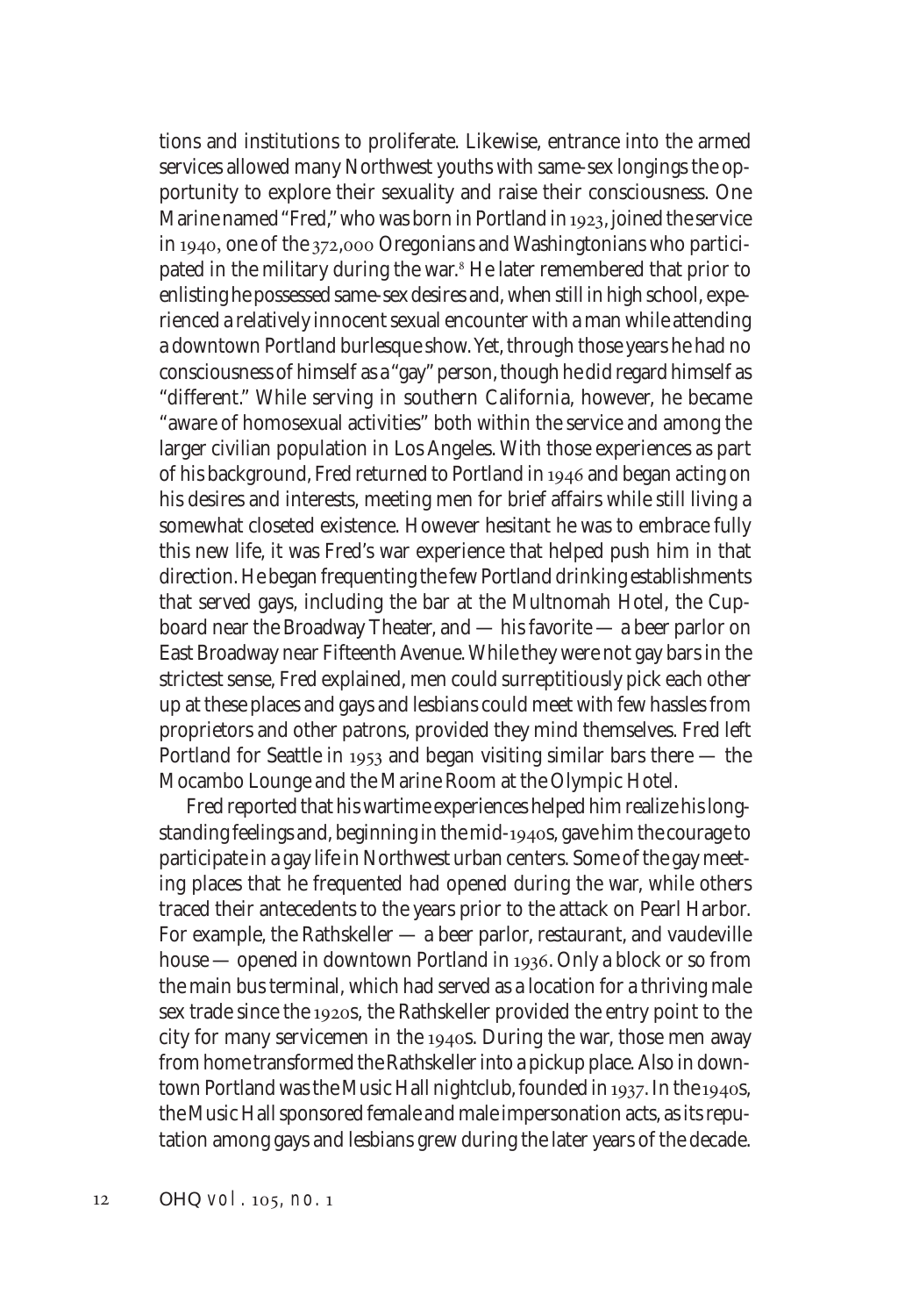OHS neg., COP 00754



By the 1940s, the bar at the Multnomah Hotel, pictured here in the 1920s, provided space where *gay men could surreptitiously meet each other for socializing and dates.*

By the late 1940s, lesbians also hung out at the nearby Buick Café. One police report filed in early 1949 claimed in shocked tones: "These women attempt their pick-up at the Music Hall and in case of failure before the hall closes, they then retire to the Buick Café . . . and look for other prospects. It is further reported that these women were recently ousted from San Francisco for their actions and are . . . confirmed Lesbians." A recently discharged serviceman opened the Harbor Club tavern on Southwest First Avenue in January 1946, but the military soon placed it out of bounds to personnel because it attracted gays and lesbians. Merchant seamen during those years flocked to Portland's Dinty Moore tavern. At the same time, a secluded gay beach developed at the eastern edge of Hayden Island on the Columbia River in Portland.

In Seattle, the Marine Room, which Fred visited for the first time in 1953, developed the reputation during the war as "the place to pick up an officer, while enlisted men were to be found everywhere." According to one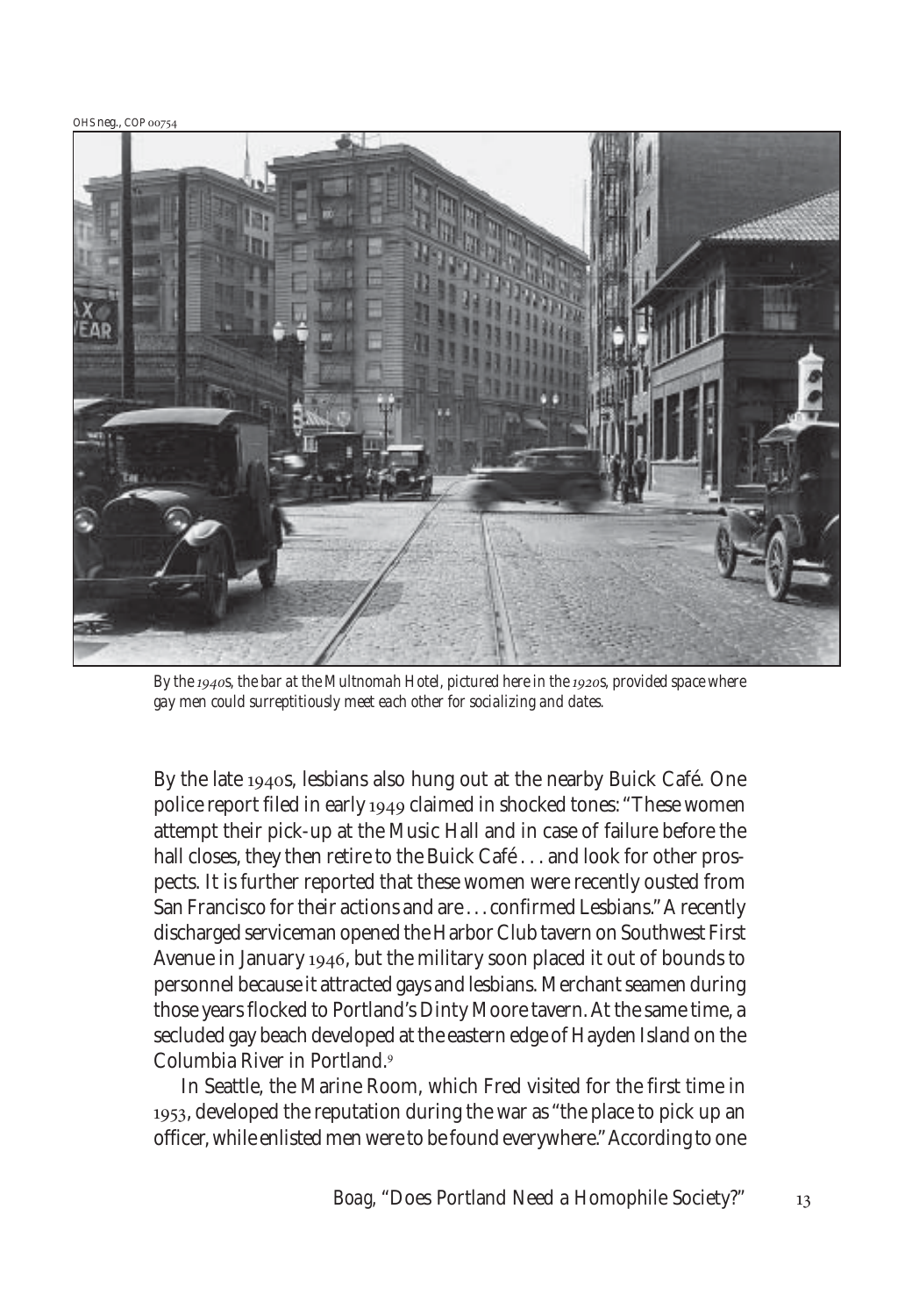Seattle informant, "it was nothing to go down and pick up a sailor." Robert Carter, an African American, later recalled striking up relationships with black merchant seamen at Seattle's Double Header, which he first visited in 1946. As early as the 1930s that establishment had maintained a meeting place for gays in the basement and a straight bar on the upper level. When the "GIs returned home" after the war, another informant remembered, "the gays moved upstairs." Yet another Seattle gay man recalled that the South End Steam Baths served as a place of convergence for same-sex interested men during the war. Within a few years, according to one news report, the military declared it off limits to servicemen, along with three bars in the area.<sup>10</sup> Certainly, then — and to paraphrase John D'Emilio — World War II provided a coming-out experience for gays and lesbians in the Pacific Northwest, especially Portland and Seattle.

Just as many lesbians and gays came out of the closet and developed new or revitalized older meeting places, however, society reacted with ferocity, and an anti-homosexual campaign swept the nation. In the late 1940s and 1950s, Americans attempted to restore traditional gender roles, standards of morality, and beliefs about family, all of which had been seriously shaken by World War II and, immediately prior to that, the dislocations of the Great Depression. The post-war culture that flowered during those years espoused marriage, monogamy, reproduction, nuclear families, single-family dwellings, child and baby care, bread-winning fathers, and domestic mothers.<sup>11</sup> Not surprisingly, homosexuality emerged in the public consciousness as the greatest menace to all of these.

At the same time, communism emerged as what many considered the most potent danger to the American state, and homosexuality and communism became linked in the American consciousness. Through the 1950s and into the early 1960s, governmental officials at the local and state levels and in Washington, D.C., targeted gays and lesbians as threats to the nation's security, morale, and morals. In actions referred to as "pervert purges," local, state, and federal governments forced thousands from the civil service, teaching jobs, and the military during the McCarthy era.<sup>12</sup> In the early 1950s, Portland newspapers ran headlines that relayed to local readers the worries of federal authorities: "5000 Homosexuals Pose D.C. Problem," "Sexual Perverts Said Easy Mark for Foreign Spies," and "Perverts Listed for Federal Quiz." The stories that ran under these tabloid-like titles agonized:

Russia maintains a list of homosexuals in U.S. government jobs who might be blackmailed into spying.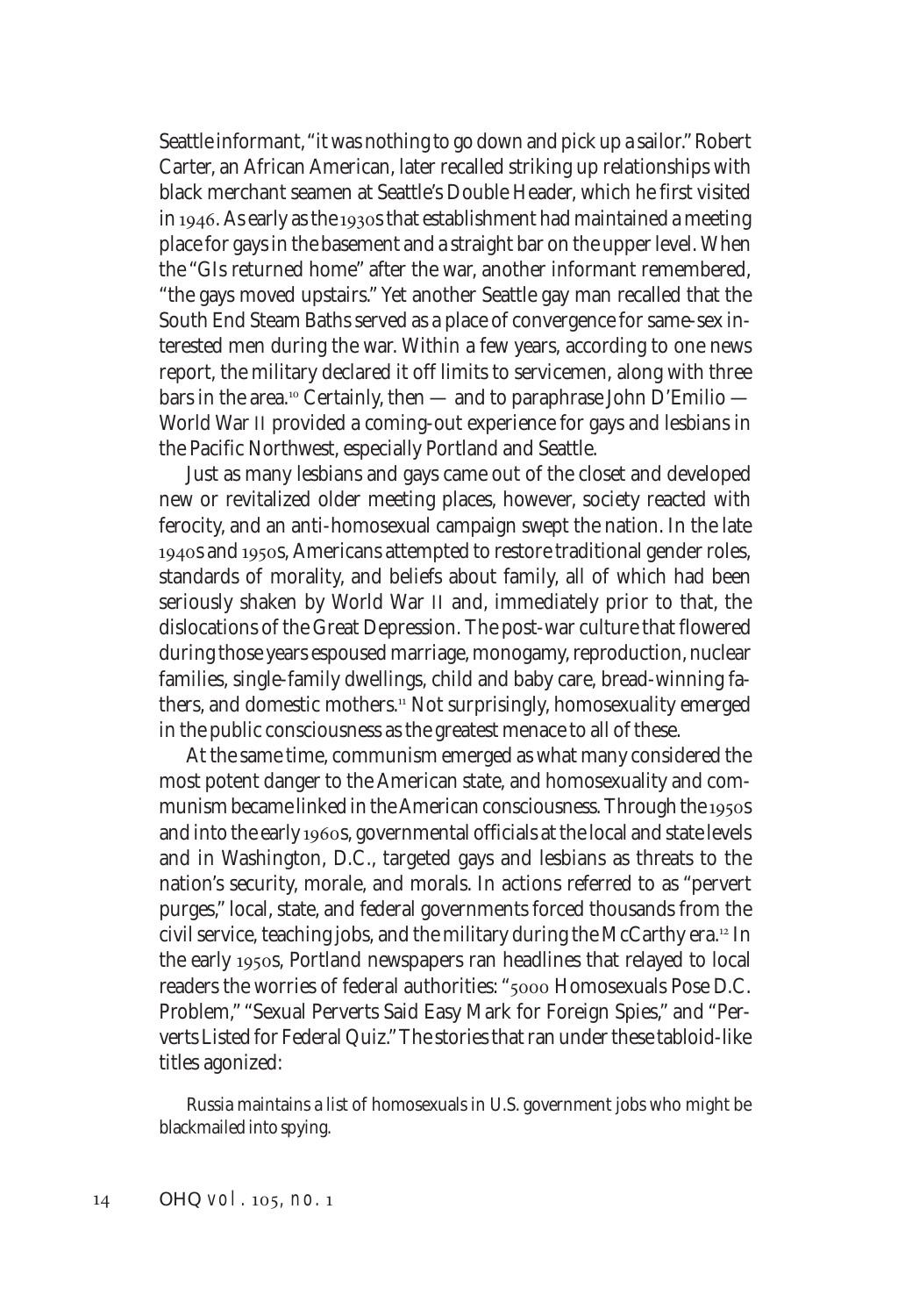There are  $3750$  homosexuals in government jobs in the nation's capital....

There is no doubt in our minds that homosexuals are security risks. . . .

The lack of emotional stability which is found in most sex perverts, and the weakness of their moral fiber, makes them susceptible to the blandishments of foreign espionage agents. . . .

Nazi and Communist agents have attempted to obtain information from federal employees "by threatening to expose their abnormal sex activities."<sup>13</sup>

## And so on.

In a broader social level, the negative reactions to<br>homosexuals during the 1950s and early 1960s took the form<br>of a sex-crime panic, a phenomenon that demonstrates how<br>the broader public viewed homosexuals as threats to h homosexuals during the 1950s and early 1960s took the form of a sex-crime panic, a phenomenon that demonstrates how the broader public viewed homosexuals as threats to hetdeviants" of all stripes — men who molested young girls, for example — it also focused on adult males who had relations with boys. Salacious, frightening, and careless news headlines and stories lumped homosexuals together with these offenders, helping promote among the general public the belief that out of all "sexual deviants" gays and lesbians posed the greatest threat to the family.

In Portland, the anti-homosexual campaign began as part of Mayor Dorothy McCullough Lee's crusade to clean up vice that had lingered in the city since the war. Crudely nicknamed "No Sin Lee" for her tenaciousness in shutting down local Chinese gambling establishments, Mayor Lee also went on the offensive against prostitutes, bootleggers, and municipal graft during her years in office, from  $1949$  to  $1953$ . Gay and lesbian bars also felt the effects of her policies. The mayor assaulted the Music Hall, the establishment that may have been the most notorious in 1940s Portland for catering to a gay and lesbian clientele. On February 9, 1949, Sybil Plumlee and Edna Trout, two police with the Women's Protective Division, went undercover to investigate the Music Hall, hoping to apprehend lesbians who might approach them and solicit attentions. When their contacts did not materialize — after spending an hour and a half at the bar and consuming "three  $7$ -Up and orange drinks appiece  $[sic]$  @  $30\zeta$  plus  $_{30}$  $\circ$  in tips" — they decided they had to return "several times until we were better known before we would be accosted." During their next two visits, they "observed several women, who were . . . what we were looking for," as well as "several male characters." Although they never succeeded in making the contacts they had hoped for, the officers did file a report about the female impersonators' "suggestive and disgusting" floorshows emceed by a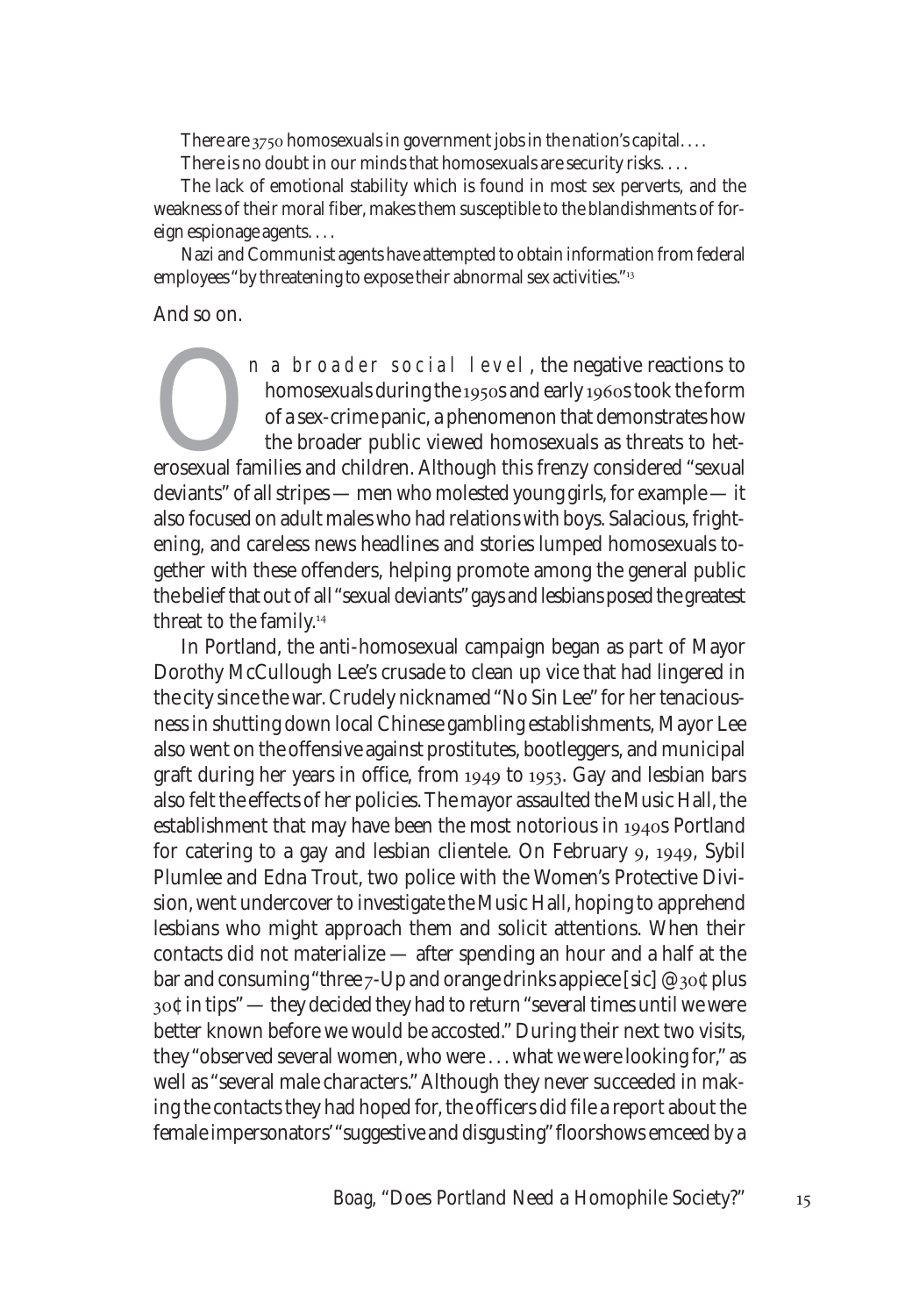woman dressed as a man. They described one large man who impersonated Mae West and sang "Come Up and See Me Sometime" and another "obese impersonator" named "Tiny" who dressed and performed as a sixyear-old girl. The undercover agents also complained bitterly of these and other performers' lewd jokes and behavior.<sup>15</sup> The troop of performers had apparently arrived in Portland from San Francisco in about 1947.

The fare the troop dished up in their floor shows, as well as official concern over lesbians and gay males making contacts at the Music Hall (and in the alley behind the bar), proved too much for Lee to stomach. ". . . we are about fed up on it," she announced at a city council meeting, "and we don't want them back." During council proceedings to determine whether the city should provide a favorable or unfavorable recommendation on the Music Hall's alcohol license to the Oregon Liquor Control Commission (OLCC), issues such as whether or not the Music Hall actually served appropriate meals with its spirits did emerge in debates; but Lee was consumed with the issue of the floor shows and the establishment's homosexual clientele. She continually returned to the subject, quizzing the license applicant on what he had done about them. Working with the OLCC, the mayor succeeded in closing down the impersonation acts and, according to one newspaper account, eliminated its "lewd customers" from the Music Hall. In its coverage of the mayor and her campaign, the *Oregon Journal* included a front-page photograph of five of the establishment's impersonators.<sup>16</sup>

In the 1950s and 1960s, Portland police vigorously entrapped gay men in parks and public restrooms, but it was the homosexual sex-crime panic that hit the city with particular ferocity.<sup>17</sup> It became an issue during Mayor Lee's candidacy for a second term. Using exaggerated language, Lew Wallace, a prospective candidate for mayor, publicly accused Lee in early 1952 of "neglecting her duty in failing to afford protection to little children from vicious sex criminals now roaming the streets of Portland." In an attempt to fend off such criticism, Lee immediately took up the cause as her own. On February 26, she created a committee comprised of police, judges, social workers, and parent-teacher representatives to study the problem. Three days later, the committee released a five-point plan to combat "sex deviates" at the local level.

While such activities brought the issue to the forefront of Portland's municipal politics, general social forces made the frightening specifics of sex crimes something for the media to focus on throughout the 1950s and into the early 1960s. Editorial after editorial and article after article on the subject appeared during these years. In 1954, for example, during the holi-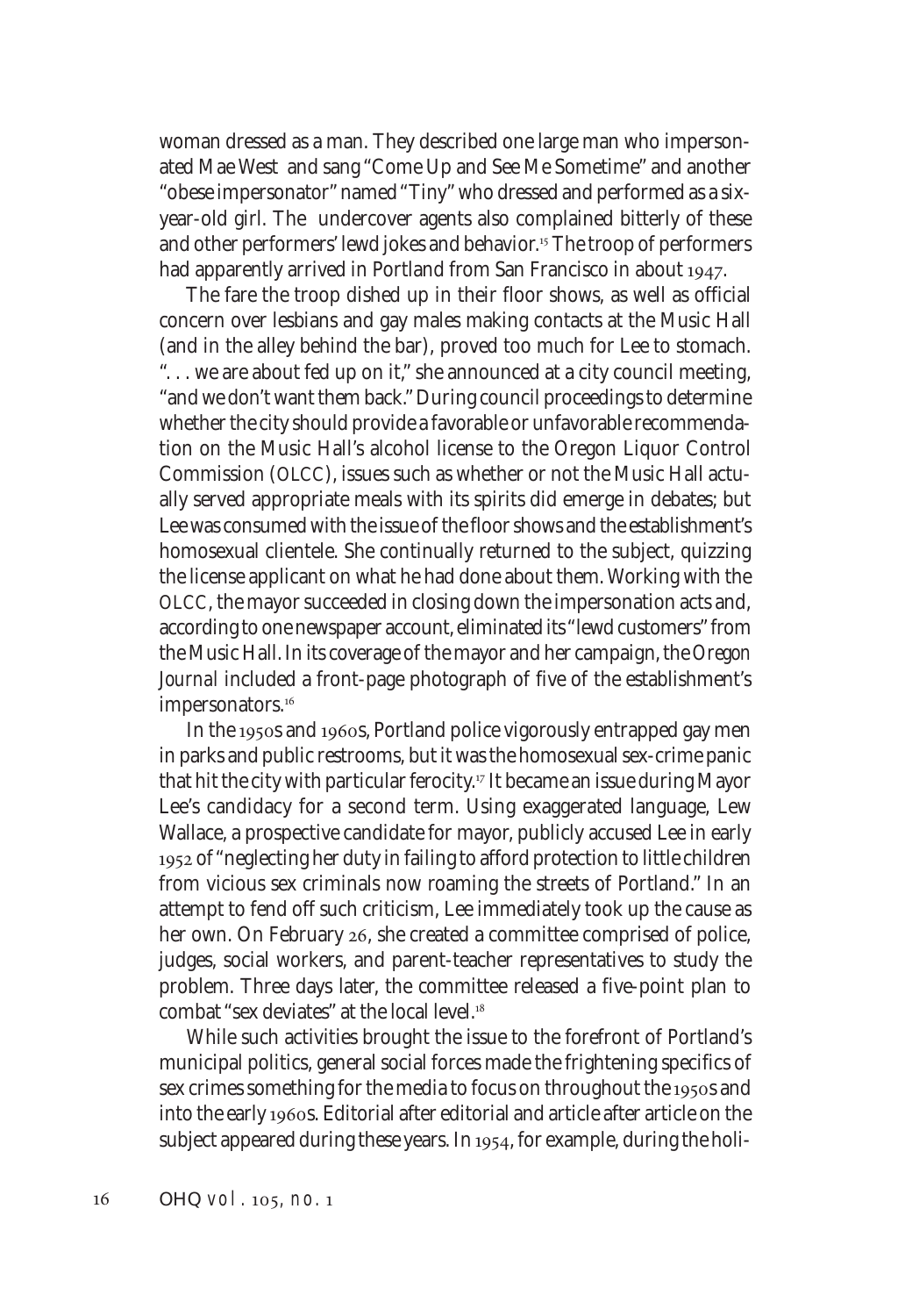OHS neg., OrHi

day season, when family and children receive special attention, the *Oregon Journal* submitted to readers a six-day series of articles on "sex deviates." In 1960, again in December, the *Journal* sponsored another "sex deviates" series, this time for nine days. In both series of articles, topics included surveys of sex crimes in Portland, the problem of child molestation, the laxness of Oregon sex-crime laws, the apparent inability of the psychiatric profession to help the so-called perverts, and the need for the public to become involved in suppressing the problem.

While Portland's media, officials, and concerned citizens responded to sex crimes in their various guises, the perceived threat of male homosexuals troubled them most. In the *Oregon Journal*'s 1960 series, for example, the inaugural story — and the only story to be illustrated — contained a photograph of a boy shooting baskets at an area park.



Portland Mayor Dorothy McCullough Lee (1948-*) maintained a sincere desire to restore what she believed were proper moral values to a city shaken by the social dislocation of World War II. Among other things, Mayor Lee sponsored the first anti-gay campaign at the municipal level when she attempted to close down some of the gay and lesbian bars that had been thriving in the city since the 1940s.* 

The caption reads: "AVOID STRANGERS; don't play alone, is good advice for both boys and girls. Suspicious characters should be reported." A darkly clad male figure lurks in the background. In 1952, when the mayor's sexdeviates committee had contemplated various measures for the protection of children, it had considered showing in area schools a film entitled *Danger–Stranger,* produced by the Los Angeles Police Department. It only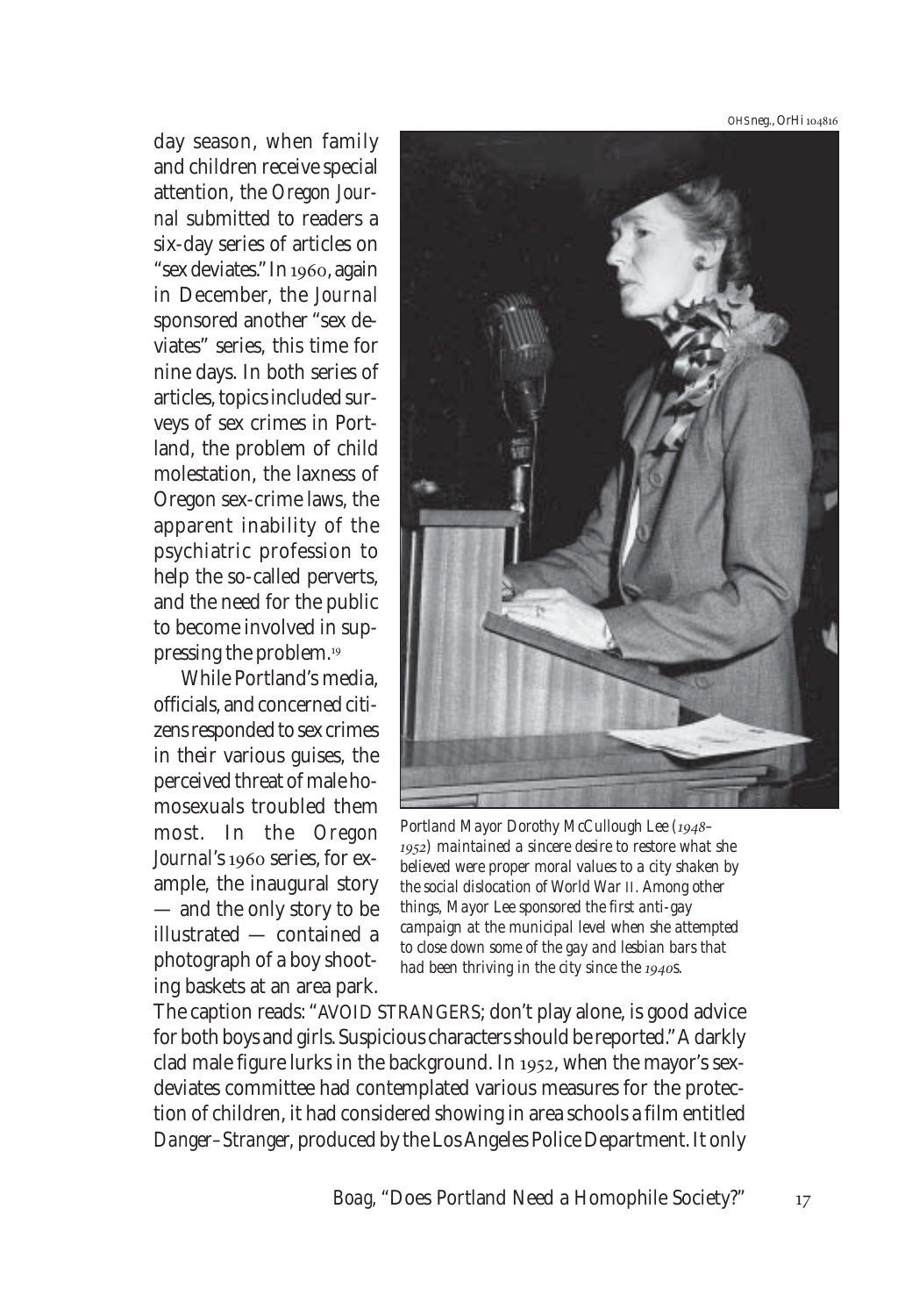depicted males, portraying them as sinister characters with mustaches, talking out of the sides of their mouths.

At various times during the 1950s and 1960s, the Portland media also published shocking stories of adult males molesting youths and boys. One particularly gruesome example comes from the pages of the May 8, 1956, *Oregon Journal*, which carried an account of a twenty-eight-year-old Klamath Falls millworker who had sex with a fourteen-year-old boy and then, because he feared the youth would tell, strangled him. In graphic detail, the paper reported that the accused "had trouble snuffing out" the life of the boy, whom authorities had discovered with a "belt around his neck and a cloth stuffed in his mouth."<sup>21</sup> Also in 1956, Portland law enforcement officials arrested six men for sexual relations with eight area youths. The *Oregon Journal* announced "Homosexual Ring Nipped," while the *Oregonian* trumpeted, "Deviate Ring Broken." One article reminded readers that "this is the fourth homosexual ring broken up by the juvenile division . . . [in] three years." $22$  In invoking the phrase "homosexual ring," the local media both divulged and at the same time no doubt augmented society's deep-seated worries.

uch worries, made all the more menacing because of homosexuality's apparent furtive pervasiveness, reached new levels in a 1963 case. In October, local police made arrests similar to those carried out in 1956 and claimed t uch worries, made all the more menacing because of homosexuality's apparent furtive pervasiveness, reached new levels in a 1963 case. In October, local police made arrests similar to those carried out in 1956 and claimed to have uncovered a "state-Portland's public schools. Frightening because they were also so titillating, the articles appeared for weeks. On October 26, the *Oregonian* printed an editorial entitled "They Prey On Boys." The editorial insisted:

There are much more sinister aspects to this case. Of major concern to the public ... should be the evidence that older, confirmed homosexuals are recruiting innocent young boys into their groups and persuading them to adopt perverted sex habits which can leave permanent mental scars and destroy their chances for normal, healthy adulthood. As one police officer, the father of several boys, bitterly remarked: "They'd be doing those kids a favor if they had just taken them out and shot them."<sup>23</sup>

Even as late as 1963, this hyperbole did not even thinly veil the broader societal fears evident in the post–World War II era: the fragility of traditional morality and family and the apparent belief that heterosexuality itself was contingent.

While local and national attention in the 1950s fixated on and associated male homosexuals with child molestation, lesbians did not escape the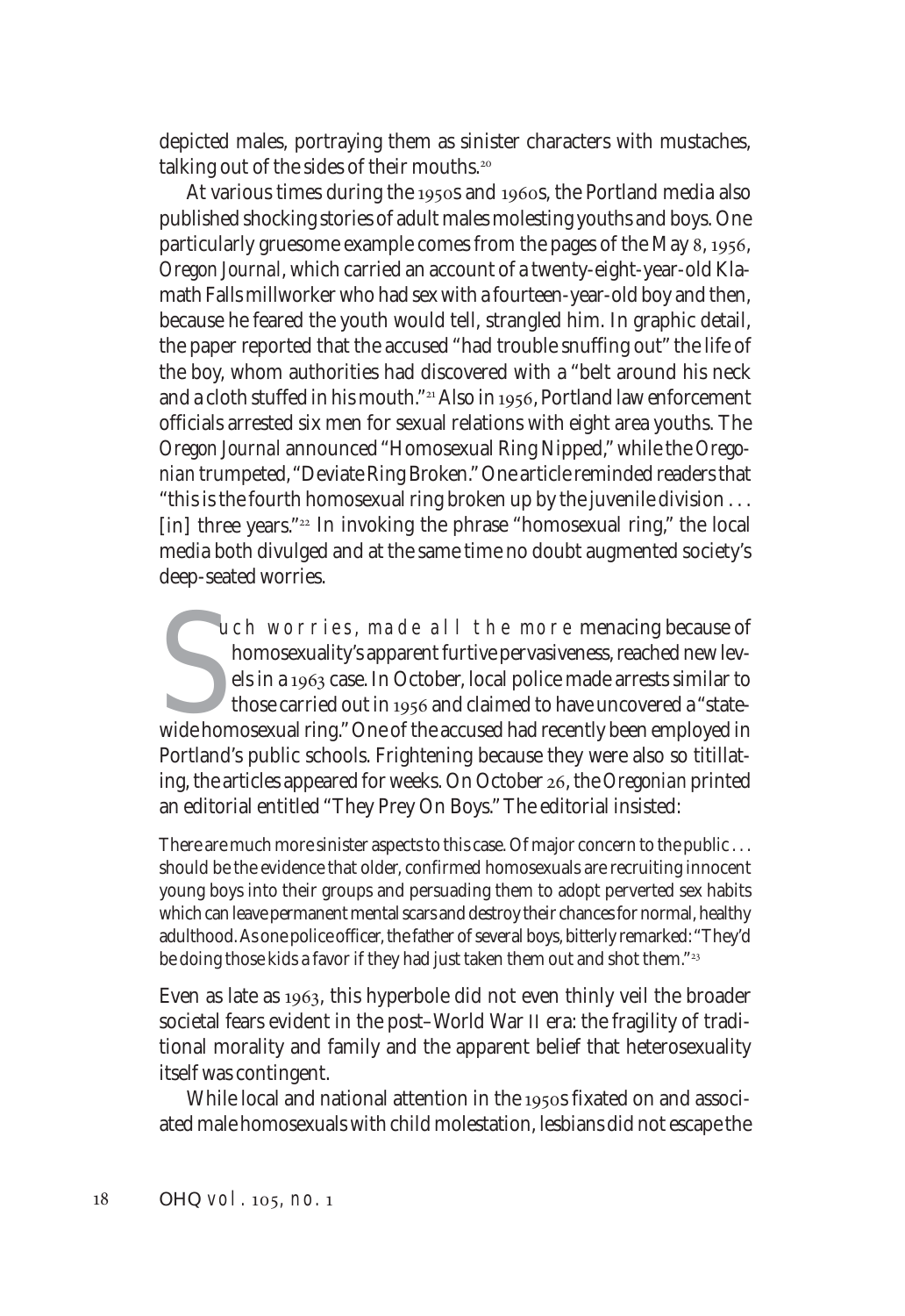*Oregon Journal* photograph, OHS neg., OrHi



*In early , Mayor Dorothy McCullough Lee launched an attack against the Music Hall, a popular gay and lesbian nightclub. She especially recoiled against the establishment's floor show, which featured these drag performers that the* Oregon Journal *displayed prominently on page one of its March 17 edition.* 

derision of society. Fern Gardiner, who attended Portland's Franklin High School during what she referred to as "the constipated 'fifties," recalled hearing "whispers about a few girls who were supposed to be lesbians; they wore ducktails, leather jackets, and tattoos, and were generally feared and pitied." The pulp fiction published at the time depicted lesbianism "in its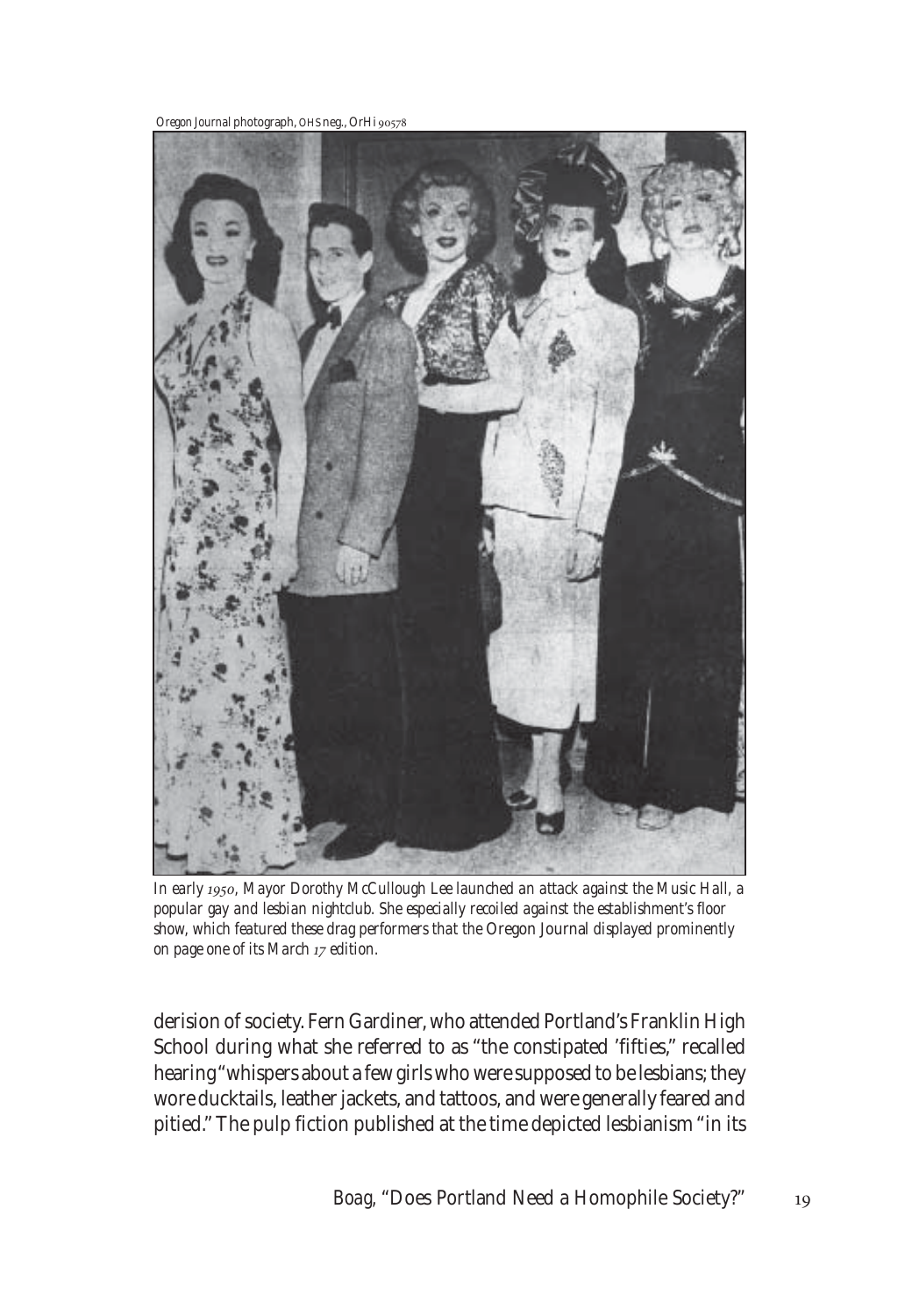most degrading, dehumanizing light," which Gardner concludes was partly responsible for promoting this image.

The 1950s, then, was a dark decade for America's lesbians and gays, including those in the Pacific Northwest, especially when juxtaposed against the relative openness and ferment of the World War II period. One gay man in Seattle described those years as "the roughest time I think ever" in that city.<sup>25</sup> The McCarthy-era persecution of homosexuals solicited two general responses from gays and lesbians. Many chose invisibility and isolation, while others gained greater self-awareness and courage and organized in opposition to the campaign against them.<sup>26</sup> The first homosexual rights movement in the United States, generally known as the "homophile movement," evolved from this second response. It emerged first on the West Coast, and three organizations were pioneers. The Mattachine Society arose in Los Angeles in  $1951$  and moved to San Francisco in  $1953$ . In 1952, ONE, Inc. grew out of the Mattachine as a primarily educational organization and began publishing *ONE*, America's first gay journal, in . Finally, two lesbians who had met while living in Seattle moved to San Francisco where they founded the Daughters of Bilitis (DOB) in and published its own journal, *The Ladder*.

By 1956, the politically more active Mattachine and the DOB had become, in the minds of many, conservative in their ends. Considering the atmosphere of the time, however, it is not surprising that they focused on ameliorating the public image of the homosexual by calling on gays and lesbians not to rock the boat; to show themselves as being not any different from heterosexuals; and to conform, integrate, and accommodate in dress, manners, and all public areas of their lives. As one Mattachine chapter newsletter reported during the era, "Just how the Mattachine Society can help rehabilitate the flamboyant type of homosexual . . . [is] a major problem."

Outside of Los Angeles and San Francisco, chapters of DOB and the Mattachine sprang up in New York, Chicago, Rhode Island, Boston, Philadelphia, Detroit, and Washington, D.C. Only the Mattachine established a chapter in the American West outside of California, and that was in Denver, where the chapter came into being not because of the main headquarters in San Francisco but because of the efforts of local men and women. The activists began organizing in 1956, held their first membership meeting in January 1957, and soon made application to the national association. The Denver chapter, though small, was active. In September 1959, for instance, it hosted the sixth annual convention of the national organization with "New Frontiers in Acceptance of the Homophile" as the theme.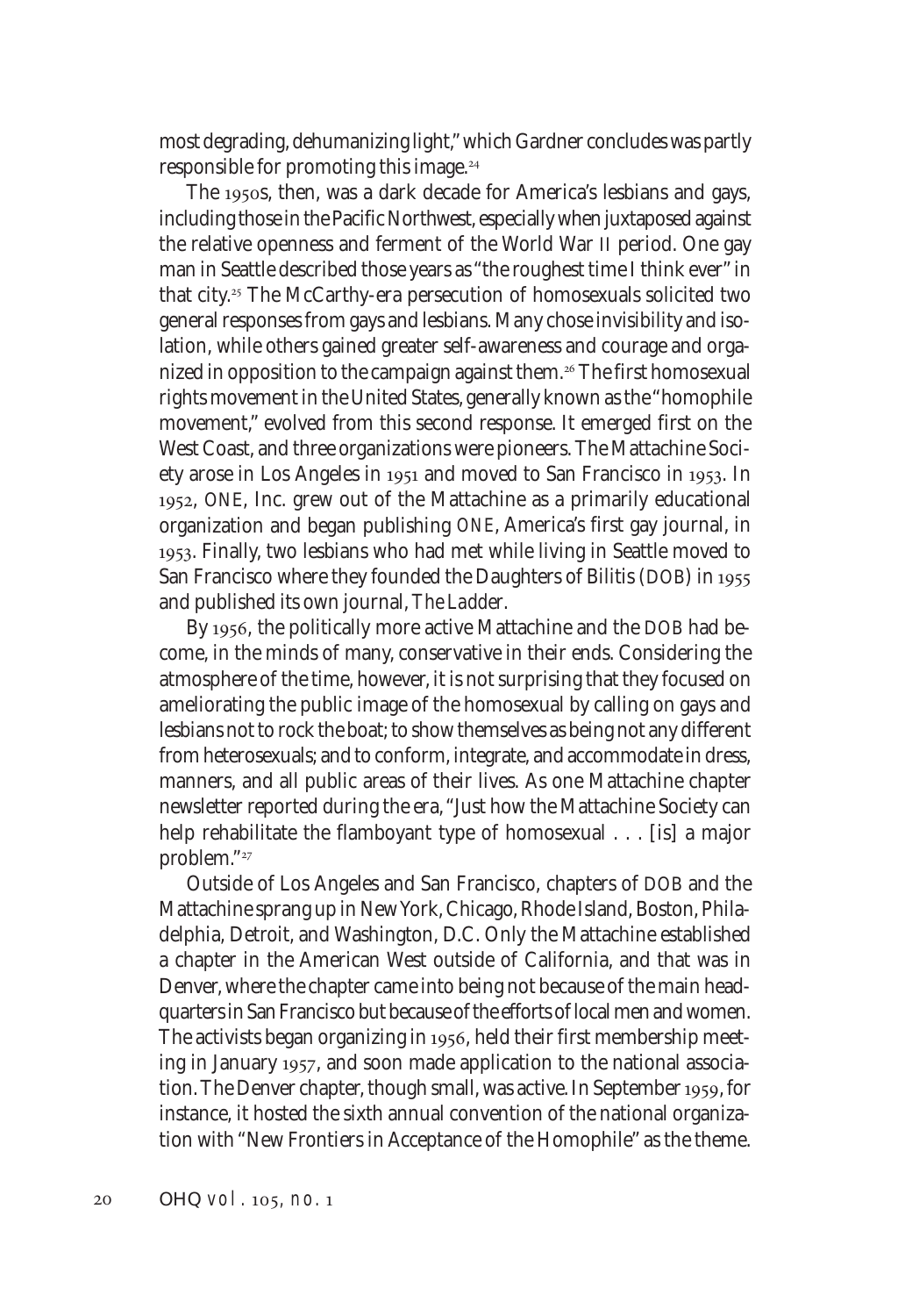Courtesy ONE National Gay and Lesbian Archives, Los Angeles



*ONE, Inc., a homophile organization founded in Los Angeles in 1952, began publishing ONE magazine, America's first gay journal, a year later. In the 1950s, gays and lesbians in Portland could subscribe to the journal or purchase it at a local magazine store on Southwest Washington Street, where it was kept behind the counter.*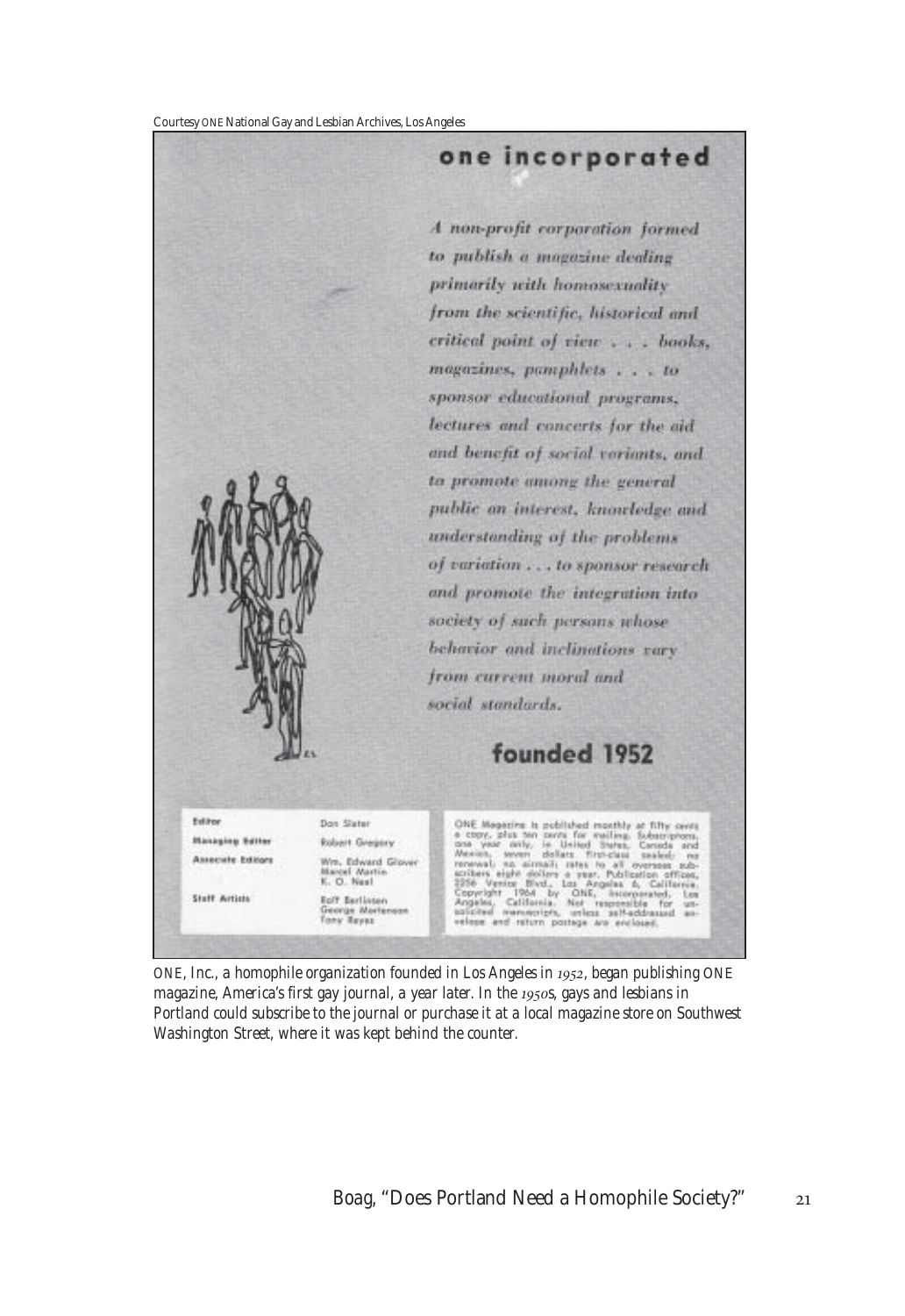In making this selection, the Denver Mattachine purposely connected the topic of homosexuality to the local context as well as to that year's "Rush to the Rockies" centennial celebration in which Colorado commemorated its pre-statehood foundations. The Denver Mattachine sent conference notices to fifteen area newspapers, four news services, and five television and seventeen radio stations. Several made announcements, ran articles, and provided some coverage of the conference. Representatives of the DOB served on a conference panel and, most strikingly, the majority leader in Colorado's House of Representatives addressed the conferees on the issue of civil liberties.

While Denver gays succeeded in formalizing a homophile organization and movement during these years and integrated it into a certain regional consciousness, their counterparts in the Rose City were considerably more circumspect. Portlanders did have access, however limited, to *ONE* magazine and the Mattachine Society's *Review.* Rich's Cigar Store and Pipe Shop on Southwest Washington Street, for example, sold both periodicals but kept them sequestered behind the counter rather than displayed in broad view.<sup>29</sup> A person had to know of the magazines' existence and gather the considerable courage it took to request them. The times called for such secrecy, as Marc Thorsen well understood. Thorsen, who permanently settled in Portland in 1946, made contact with the Mattachine Society in the early 1950s and began distributing copies of its magazine in Portland to anyone who might be interested. When the theatrical production and the film *Tea and Sympathy* was performed in the city in the 1950s  $-$  a play by Robert Anderson that portrays a schoolboy attempting to prove his heterosexual masculinity in response to accusations of effeminacy and homosexuality — he attended showings of both. He "thought that was a rather good opportunity to go and hand out leaflets to advertise the *Mattachine Review*" to those who appeared sensitive to the issue. "I stood outside also," Thorsen recalled, "and someone I thought might be interested . . . I would approach and tell them that the magazine was so and so and give a bit of history of their objective." All the while Thorsen employed the utmost discretion to avoid suspicion by the police. When "handing out literature," he explained, "I was very cautious. I wore the mask."

The need to wear "the mask" — which in the parlance of the time meant to pass as a heterosexual — and to keep magazines such as *ONE* and the *Mattachine Review* under wraps help explain the reticence of Portland gays and lesbians to form their own homophile organization at that troubled time in American history. It took considerable daring during the 1950s to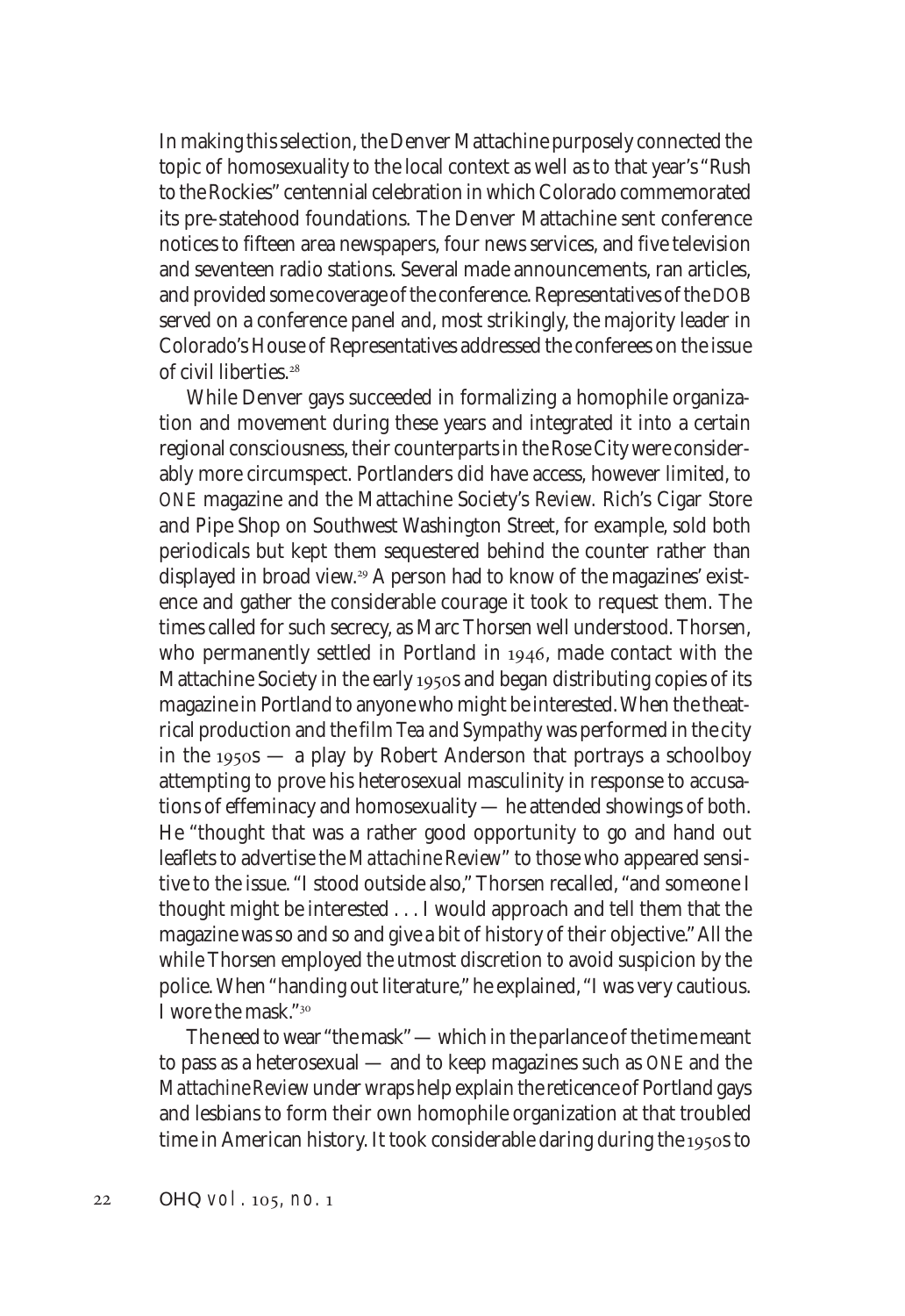do so. Even the Denver Mattachine acted with considerable deliberation. For example, its officers always used pseudonyms and — ironically, given that the group wished to gain public acceptance of lesbians and gays sometimes offered its members advice on how to maintain their secrecy in a social setting. At a gathering on March  $14, 1958$ , for instance, the conversation revolved about the issue of what to do when a homosexual overhears people talking in hushed tones that they suspect he is gay. "The proper thing to do," those at the meeting generally agreed, "was to act as though nothing had been heard, dismissing the entire incident as far as possible."

ays and lesbians in Seattle, like those in Portland, also<br>had access to homophile publications in the 1950s. Robert<br>Milligan's Rainbow's End Mail Order House, for example,<br>became an agent for *ONE* in 1955. Other locals ma had access to homophile publications in the 1950s. Robert Milligan's Rainbow's End Mail Order House, for example, became an agent for *ONE* in 1955. Other locals maintained stance, wrote to ONE, Inc., in 1958 thanking the magazine for what it was "doing for the 'Gay' people. Your magazine has certainly been a moral [*sic*] builder to me. And also to my friends who read my copies." Four years later, Black still subscribed to *ONE*, which gave her "many hours of enjoyment and good reading."

Gays in the Puget Sound region did more than distribute, subscribe to, and read movement literature. Unlike gays in Portland, they also formalized homophile organizations. John Eccles of Tacoma led the first attempt. On November  $27, 1959$ , he wrote the Mattachine Society in San Francisco declaring his "intention of doing as much as I can to stir an interest in your work . . . so that you will find it perhaps easier to organize a chapter here in the Tacoma area. . . ." Donald Lucas, the secretary-general of the Mattachine in San Francisco who had at one time lived in Tacoma, responded to Eccles on December 11. He intended to travel to the Puget Sound area in the spring to assist Eccles, he wrote, and gave some practical suggestions for laying the groundwork. Intermittent correspondence between the two continued over the next few months, during which time Eccles sponsored area discussions and wrote letters about the Mattachine to Tacoma and Seattle newspapers. He also reached out to the sympathetic president of the Washington State Psychological Association (WSPA), whose annual meeting was scheduled to take place in Tacoma on May 6 and 7, 1960. Eccles convinced the WSPA to include a panel on homosexuality with himself as one of the presenters and made arrangements for Lucas to speak about the Mattachine Society during the convention. Despite these auspicious beginnings, Eccles's discussion groups, held during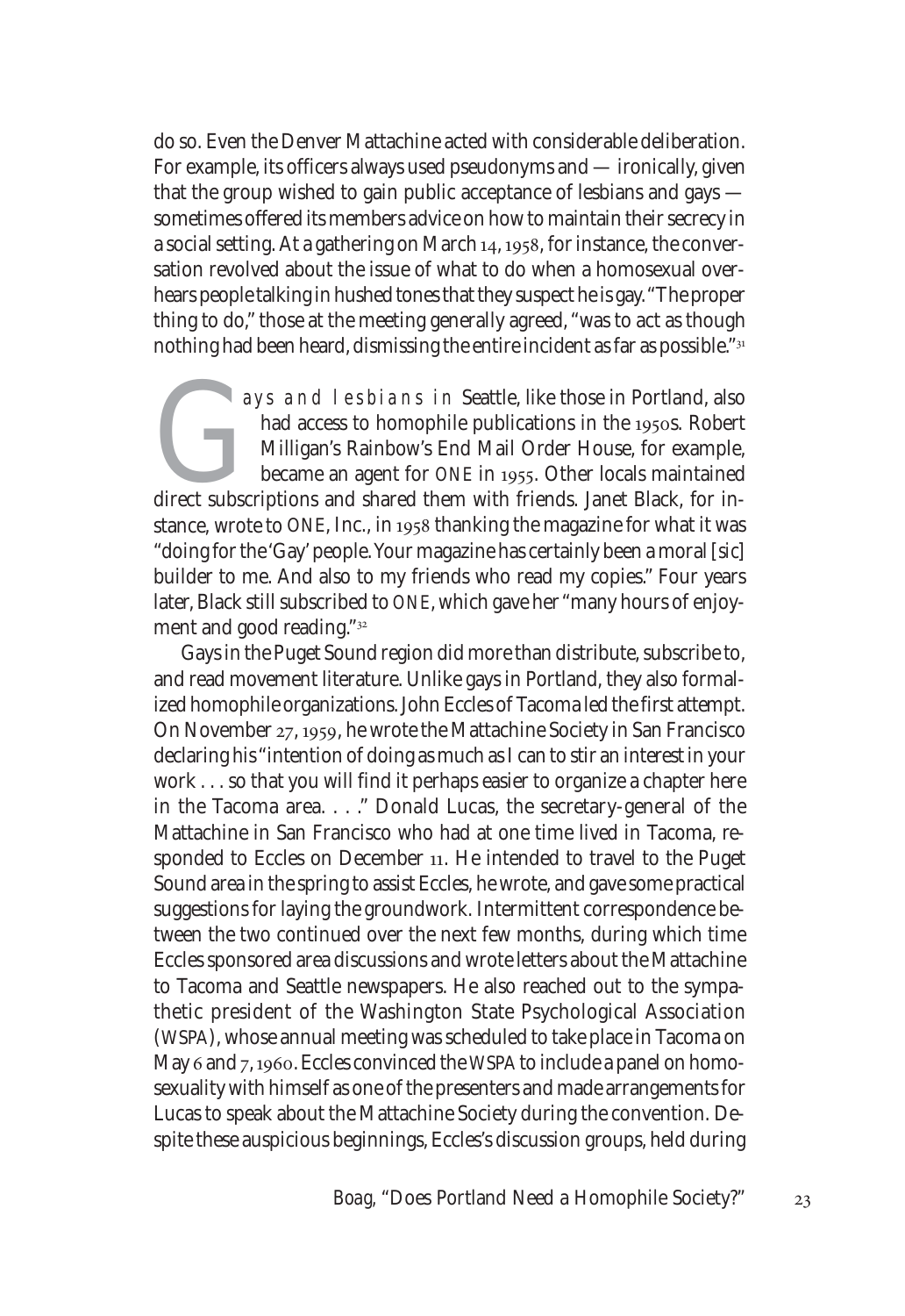the winter of  $1959-1960$ , attracted only a handful of participants. The last official meeting occurred on February 9, 1960, and Eccles recorded that it "fizzled." The few attendees decided to continue their sessions, but only on a social basis. Soon after the WSPA convention, Eccles left Tacoma to become vice chairman of the Los Angeles Mattachine, a position he held until resigning in 1963.<sup>33</sup>

When Don Lucas wrote to John Eccles on March 29, 1960, he expressed his organization's deep desire "to see an official unit of the Mattachine" form in the Seattle-Tacoma area.<sup>34</sup> That did not happen; but in making the attempt in 1959 a few gays in the Puget Sound region took a significant step, and the San Francisco Mattachine did not give up hope. In 1965, Hal Call, president of that organization, sent to gay men of the area (whose names he had obtained from *ONE*'s subscription list) announcements for a meeting at the Roosevelt Hotel in Seattle. On December , twenty-five men gathered at the Roosevelt in what has been described as "a missionary effort of the Mattachine Society to form a nucleus of a similar organization in Seattle." Some of those whom Call had reached out to began their own meetings in March of the following year. They formalized the group on January 22, 1967, not as a Mattachine chapter but as the Association for Social Knowledge of the United States (ASK/US). Seattle had its first homophile organization. Unlike the Denver Mattachine that had emerged almost a decade earlier, Seattle's ASK/US did not spring solely from local sources but was encouraged by the San Francisco Mattachine and especially the Vancouver, B.C., chapter of ASK. Bar-scene politics in mid-1960s Seattle, however, had also helped create an atmosphere that was receptive to outsiders (a point elaborated on below). In any case, at its second meeting, ASK/US changed its name to the indigenously created Dorian Society. The Dorian Society incorporated in 1969 with over one hundred members and by early had established its own newsletter, the *Dorian Columns*; opened a counseling center for sexual minorities; and supplied speakers for panels at local churches, schools, and television spots.

In one of its boldest efforts, the Dorians made the cover of the November *Seattle* magazine with a story about a member, Peter Wichern. His cover photograph showed him looking like any other businessman, sitting in a swanky office chair wearing everyday business attire, a briefcase strategically placed nearby. The caption reads: "This is Peter Wichern. He is a local businessman. He is a homosexual." The story ran several pages, and the issue sold out on newsstands. $^{\rm 36}$ 

The homophile movement had matured in Seattle, and the Dorians boldly took the lead in organizing some of the area's gays. Through educa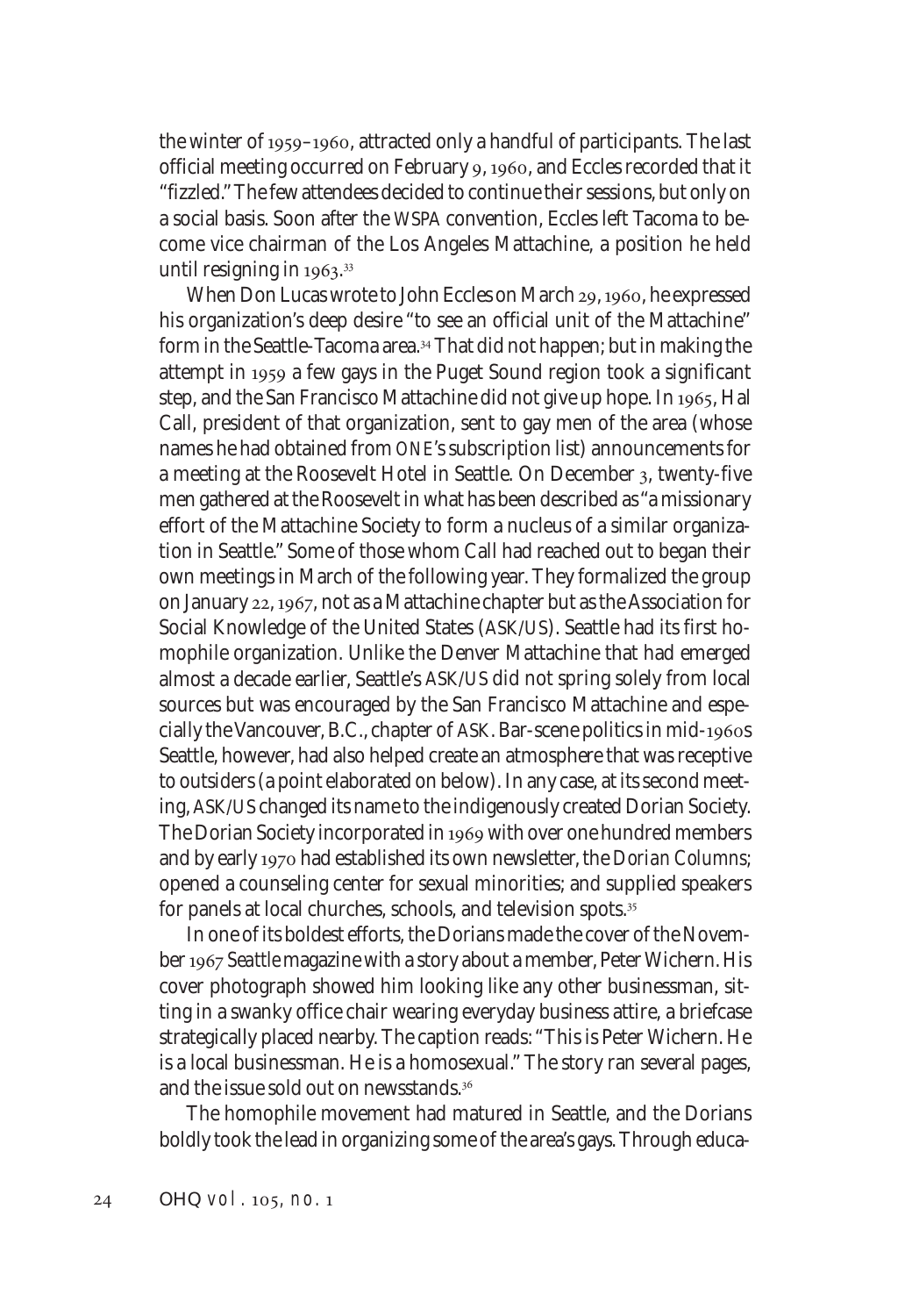Image removed. Permission agreement does not allow electronic use.

*Seattle's Dorian Society, the first sustained gay and lesbian political organization in the* Pacific Northwest, began its activist career in 1967. Among other things, that year it was able *to get* Seattle Monthly *to feature Dorian member Peter Wichern on its cover and carry a story about him in its pages. The Dorians, like other homophile organizations of the era, hoped to publicly win approval for gays and lesbians by demonstrating that they were no different from anyone else.*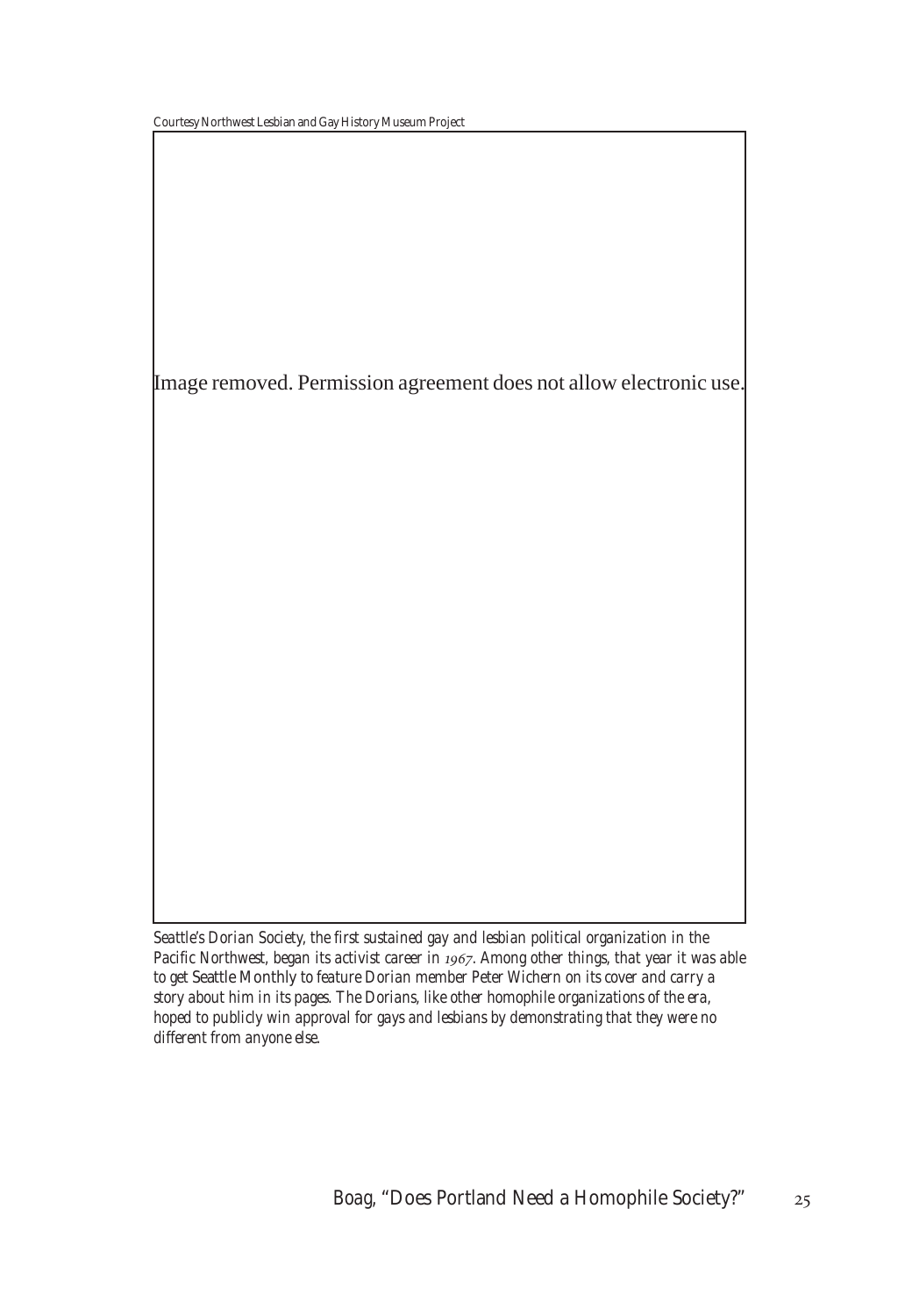tional outreach, its newsletter, the 1967 Seattle story, and the Seattle Counseling Service for Sexual Minorities, the Dorians helped open the closet doors for Seattle's homosexual population and raised gay and lesbian consciousness in the late 1960s. Between 1969 and 1971, however, the Dorian Society foundered as the modern gay liberation movement — more radical than the homophiles — burst into existence in the aftermath of the riot that erupted at the Stonewall Inn in New York's Greenwich Village in . Across the nation, including Seattle, chapters of the Gay Liberation Front (GLF) were formed, with an approach to politics that differed considerably from that of their homophile predecessors. In Seattle, the GLF openly criticized the Dorian Society, and some Dorians chafed under what they perceived to be the Society's relative conservatism.

By the summer of 1971 the Dorian Society had been reduced to only a few members, and the remaining mavericks voted to change the name of the group to the Seattle Gay Alliance (SGA). A year later, SGA founder Tim Mayhew openly criticized the homophile movement as appealing "mainly to older men and women." Its "philosophy," he charged, "was to appease the prejudices of the public by catering to them as much as possible, showing others that we are good according to *their* values, and 'discreetely' [*sic*] keeping a low profile." Such had rendered gays, in Mayhew's estimation, as "useless as the 'Uncle Tom' behavior of fearful and apologetic blacks." The GLF, however, appealed "to the young and hip." Its "philosophy," Mayhew explained, ". . . is to teach both gay people and the public not only that gay people are good, but that gayness itself is good, and that our only problem is the oppression of an ignorant heterosexual society. . . ." Mayhew described the Seattle Gay Alliance as an "in-between" organization, "radical in goals but moderate in methods — usually." Regardless of which direction the gay movement took in Seattle after 1969, the Dorian Society had successfully politicized many gays and lesbians in the region prior to Stonewall. In doing so, it laid the foundation for the demand for and acquisition of civil rights in the 1970s, catapulted Seattle into the role of pacesetter in the region, and left a lasting imprint on the shores of Puget Sound.

The Dorian Society also attempted to shake up the political complacency among gays in Portland. In early December 1967, the Second Western Regional Planning Conference of Homophile Organizations met in Seattle to help launch the Dorians, and some two dozen representatives from about half that many West Coast homophile organizations attended. The delegates raised the issue of "initiating activity" in Portland, and a representative from San Francisco's Tavern Guild suggested holding a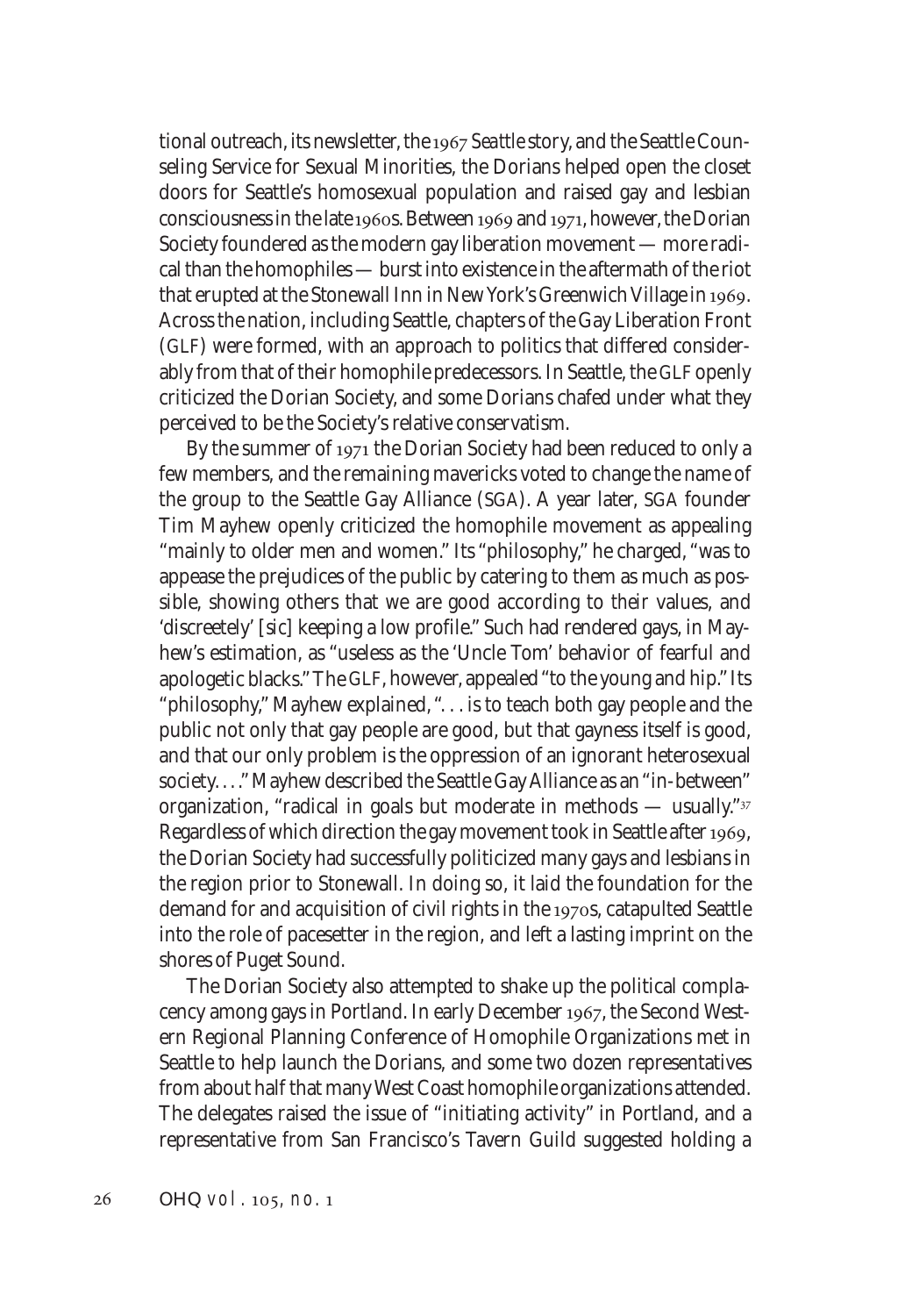meeting in Portland and placing posters in the city's gay bars. Others proposed approaching personal friends and working through liberal religious organizations in the Rose City. Soon after the Seattle meeting adjourned, the Dorian Society announced the Northwest Homophile Conference for February  $24$ , 1968, to be held at the Park Haviland Hotel in downtown Portland. The theme would be "Does Portland Need a Homophile Society?" "This meeting is being sponsored," a publicity flyer declared, ". . . with the purpose of organizing a homophile society in Portland, the only major city on the West Coast which still lacks one." The meeting apparently fell through, however, as the Dorians later asked the Park Haviland to refund their room deposits.<sup>38</sup>

ome seventeen years after the homophile movement emerged in California with, among other things, the intention of combating the McCarthy-era stereotypes of homosexuals, Portland still had no gay rights organization or move ome seventeen years after the homophile movement emerged in California with, among other things, the intention of combating the McCarthy-era stereotypes of homosexuals, Portland still had no gay rights organization or movement of its take up an effort to help shape public perceptions of homosexuals or to achieve solidarity as Denver, Tacoma, and Seattle had done. The failure of Portland's lesbians and gays to respond to the Dorian Society's call for activism in 1968 was not the first time they had passed up an opportunity to begin organizing. They might have acted in the  $1950s$  — as gays and lesbians did in Denver and Tacoma — when at least some Portlanders knew about the homophile movement's activities in California. In the early 1960s, Portland's lesbians and gays might also have developed a sustained form of activism through the city's bar culture. And when presented with the opportunity to do so during a municipally launched attack against gay bars in 1964, their activism, while unprecedented, remained limited.

In a masterful study of a mid-twentieth-century lesbian community, Elizabeth Lapovsky Kennedy and Madeline D. Davis argue that in Buffalo, New York, where no homophile organization existed in the 1950s, lesbian bars forged a pre-Stonewall political consciousness among their patrons. This awareness — not the homophiles — laid the foundation for the gay liberation movement that later occurred there.<sup>39</sup> Other scholars have noted the central role that bars played in not just forging a gay political consciousness but also in propelling gays into action before the Stonewall riot. In many cases they began resisting police entrapment, published literature for bar patrons explaining what to do if arrested, raised funds for those incarcerated, organized gay tavern guilds and community centers, brought lawsuits against local law enforcement agencies, and directly com-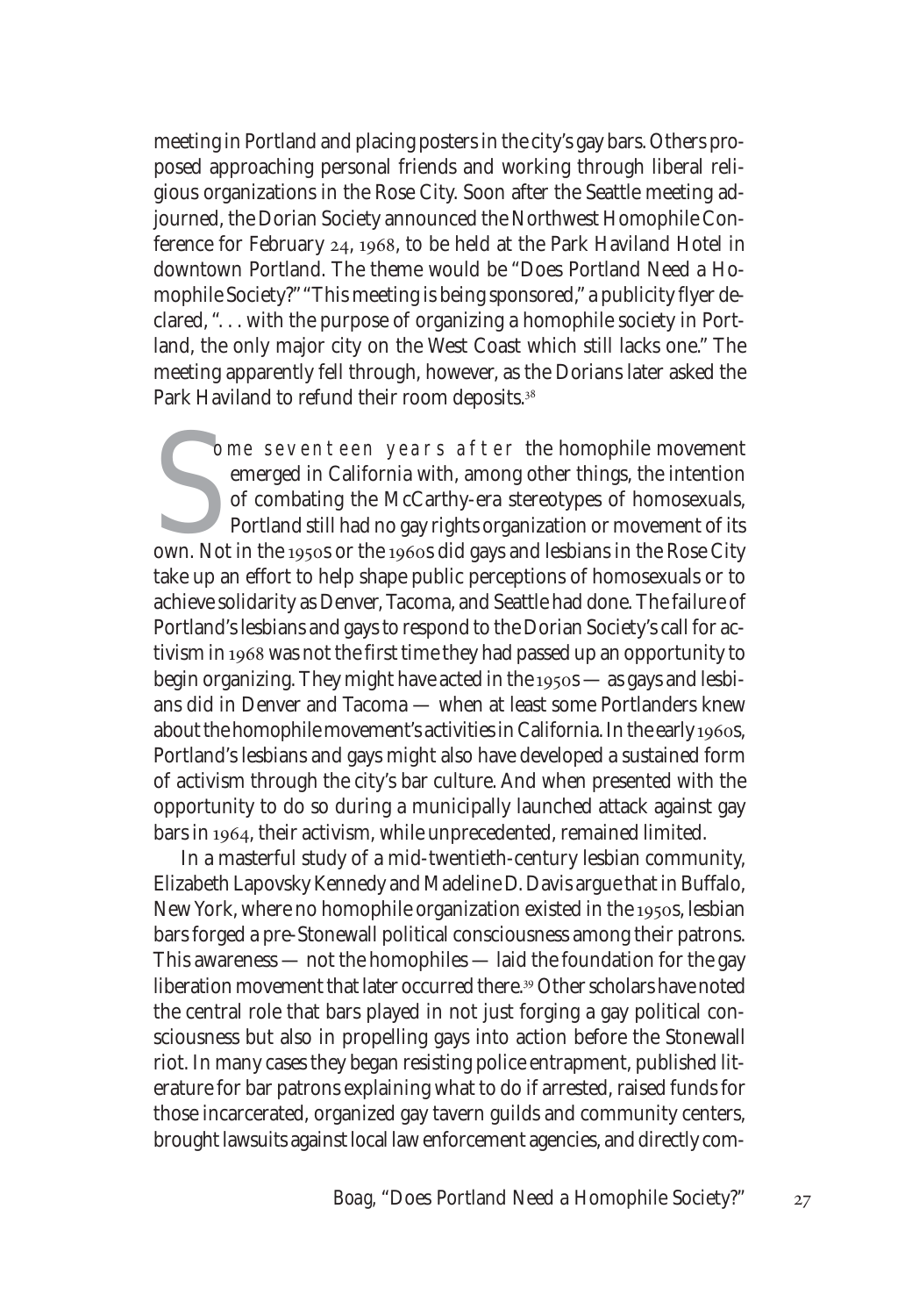plained to their city councils about police harassment. Historian Nan Alamilla Boyd argues that the potent brand of gay activism that grew up in San Francisco by 1965 evolved out of bar culture and came about in direct response to vigorous forms of police intimidation and harassment. Already by the mid-1960s, gays and lesbians in San Francisco had secured significant advances in their right to meet in public places unmolested by the police. As Boyd and other historians note, such advances led to San Francisco's ascendance as the gay capital of America before Stonewall but also explain why the city did not spark the radical gay liberation movement and why gays in New York City, who in 1969 did not enjoy the rights of those in San Francisco, did. Historian Martin Meeker points out — in contrast to Kennedy, Davis, and Boyd — that gay and lesbian political organizing in bars prior to Stonewall was something that the homophiles actually had a hand in.<sup>40</sup> Complementing and contrasting San Francisco's experience are the histories of gay and lesbian bar activism in Portland and Seattle during the same time.

Although Portland Mayor Dorothy McCullough Lee succeeded in closing down the Music Hall's catering to gays and lesbians in 1950, several other bars — among them the Harbor Club, Milwaukee Tavern, Dahl & Penne Tavern, Riptide, Derek's Tavern, Half Moon Tavern, and Other Inn — each existed for varying periods of time during the 1950s and 1960s. The prejudices of the era contributed to the importance of these bars to lesbians and gays, not just in Portland but also elsewhere in the nation. At the time, they were the most prominent and accessible social public spaces for lesbians and gays to meet. An article that appeared in the August  $31, 1972,$ *Oregon Journal* noted how important bars were for gays: "it is your main point of contact with others of the gay community — and one of the few places where you can 'be yourself' without fear. . . . IN THE DIM of the cocktail lounge, romances . . . blossom. In the glare of daylight, those same romances ostensibly must vanish."<sup>41</sup> Bars did not serve as a haven for all, of course, and many during the McCarthy era were driven to isolation and invisibility. A representative of the Dorian Society explained to a *Seattle* Times reporter in 1969 that "the vast majority of Seattle homosexuals do not frequent the gay bars and taverns because to do so would endanger anonymity." Alluding to the political nature of bar culture, the reporter wrote that bars provided "a symbol for their freedom" for those gays who frequented them.

It might seem counterintuitive that gay bars would exist at all during an era of the sex-crime panic, McCarthy-era purges, and increased police entrapment of gay males. And there were certainly risks to those who went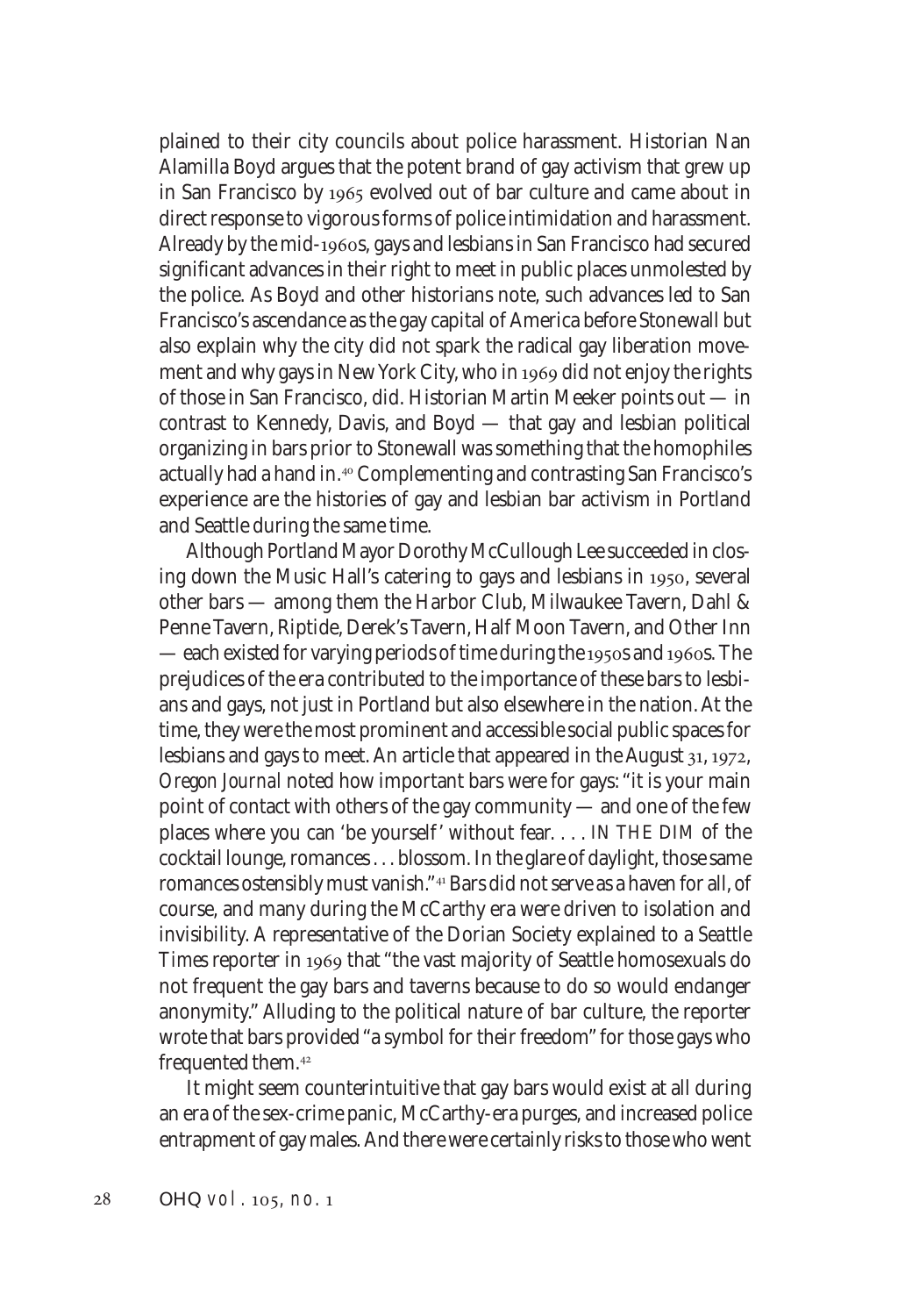

*By the early s, in the wake of New York City's Stonewall riot, an event that historians point to as the beginning of the modern gay rights movement, the Portland gay community became more open. At that time, newspapers such as the Fountain, which carried this* 1972 *advertisement for the popular Other Inn, made it considerably easier for gays and lesbians to learn of local hot spots.*

to them. In cities across the country, the police raided bars and arrested their clientele on various charges. Patrons saw their names published in local newspapers for such crimes as congregating with "dissolute" persons, for dancing with same-sex partners or holding hands, and for engaging in other activities deemed illegal at the time. State liquor control commissions or municipalities denied license renewals to gay bars, causing them to shut down. It was these and other forms of police intimidation that compelled San Francisco's gays and lesbians to rebel in the late 1950s and early 1960s and that led to the Stonewall riot in New York City in 1969.

In the 1950s, the police harassed gays at the bars in Seattle, too. The November 1958 edition of *ONE* warned: "Police intimidation reportedly running heavy in gay and half-gay bars in Seattle. Customers being asked nightly for identification and warned about nature of place...."<sup>43</sup> Such treatment led the owners of one Seattle bar to resist by bringing a lawsuit against the city in 1958. The persecution of bar owners and their gay cus-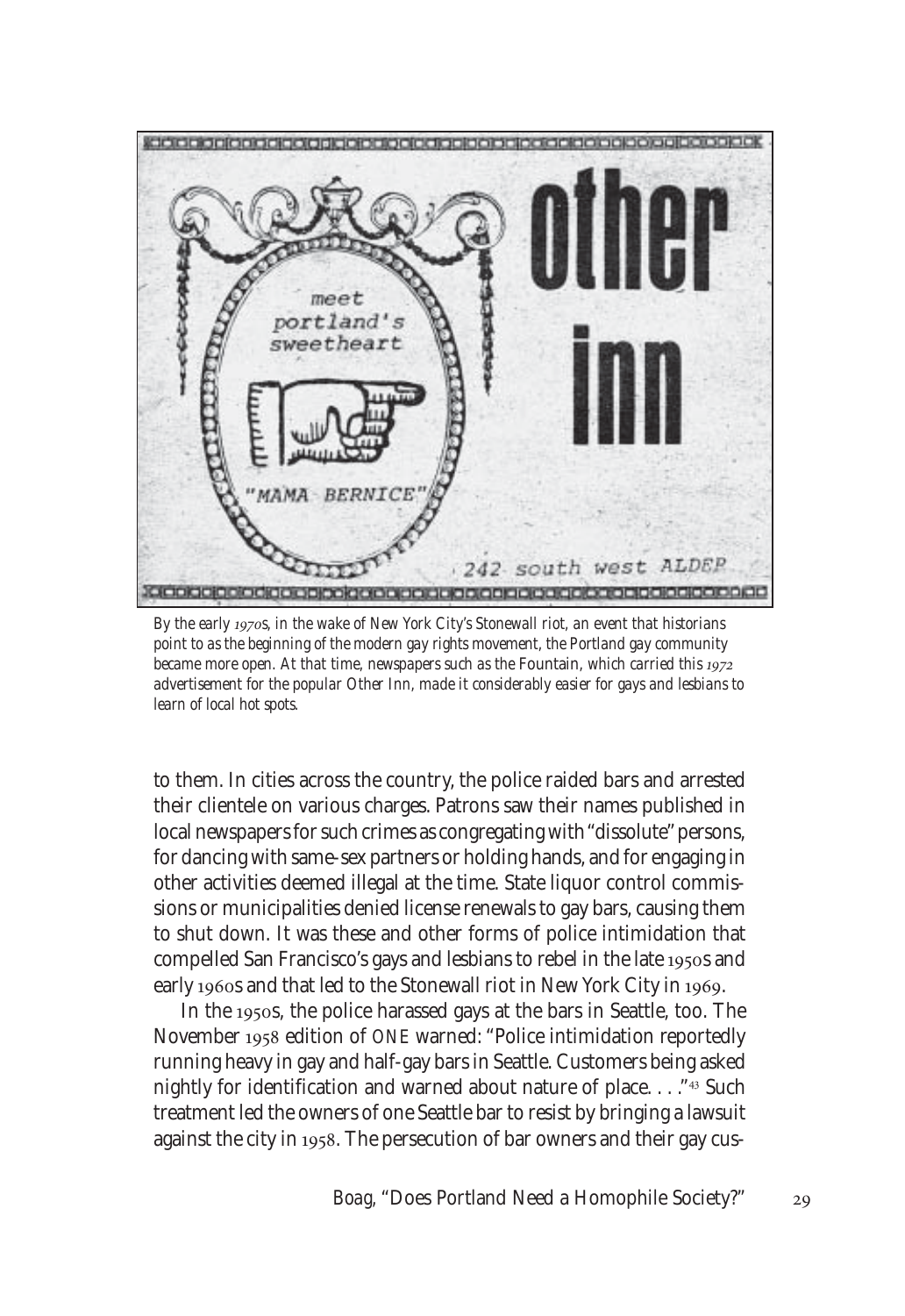tomers did decline from the 1950s into the mid-1960s, but less because of the lawsuit's success than because bar owners paid police bribes — up to several hundred dollars a month — to be left alone.<sup>44</sup> The peaceful atmosphere that was purchased through such pressure no doubt made it possible for public officials in the mid-1960s to declare, from their perspective anyway, that "Seattle has become known nationally as being tolerant toward homosexuals" and that there had been an apparent increase in the homosexual population in the city.<sup> $45$ </sup> In the end, however, the situation could not be tolerated. In September 1966, the police warned that Seattle's homosexuals were "out of hand," gave notice that "we're not going to let this city get like San Francisco," and launched a new attack on the bars. This time, defenders of the bars gained courage and rallied, convincing the city council that "homosexuals were less of a problem concentrated in one area than scattered" throughout the city and that gays needed an "appropriate means of social outlet," which the bars provided.<sup>46</sup> The municipality and the bars struck an accord wherein the city would renew the licenses, the bars would comply with "lighting requirements," and "the operators [would] control the conduct of patrons." Amid this controversy in 1966 and 1967, the mainstream press helped gay bar owners publicly expose and bring about an end to the payoff system.<sup> $47$ </sup> It was during this difficult period that gays in Seattle favorably responded to the Mattachine Society's attempts to organize, which strongly suggests a connection among Seattle's bar culture, the mid-1960s atmosphere of increased police harassment, and that city's initial gay political activism.

In Portland, the situation was both similar to and different from Seattle's. After Mayor Lee's crackdown in 1950, Portland law enforcement officials seem not to have "raided" local gay bars. This does not mean, however, that bars and their customers were left completely alone. Over the years, police made individual arrests for moral infractions and a few sex acts and occasionally influenced the OLCC to suspend licenses when bars permitted dancing and countenanced "lewd" behavior.<sup>48</sup> Portland police, however, had exercised what they called a "hands-off" policy, believing it was "better," in their words, "to have deviates concentrated in a few places, where they could be watched."<sup>49</sup> Commissioner Stanley Earl, for example, remembered that when he had wanted to shut down the Harbor Club in the late 1950s the Police Department had conferred with him on the side and "asked that [the bar] be allowed to stay open for this reason; that they [homosexuals] were there and they weren't scattered and if this place were closed, they would scatter to various places, which would compound the problem actually." In addition to this informal policy,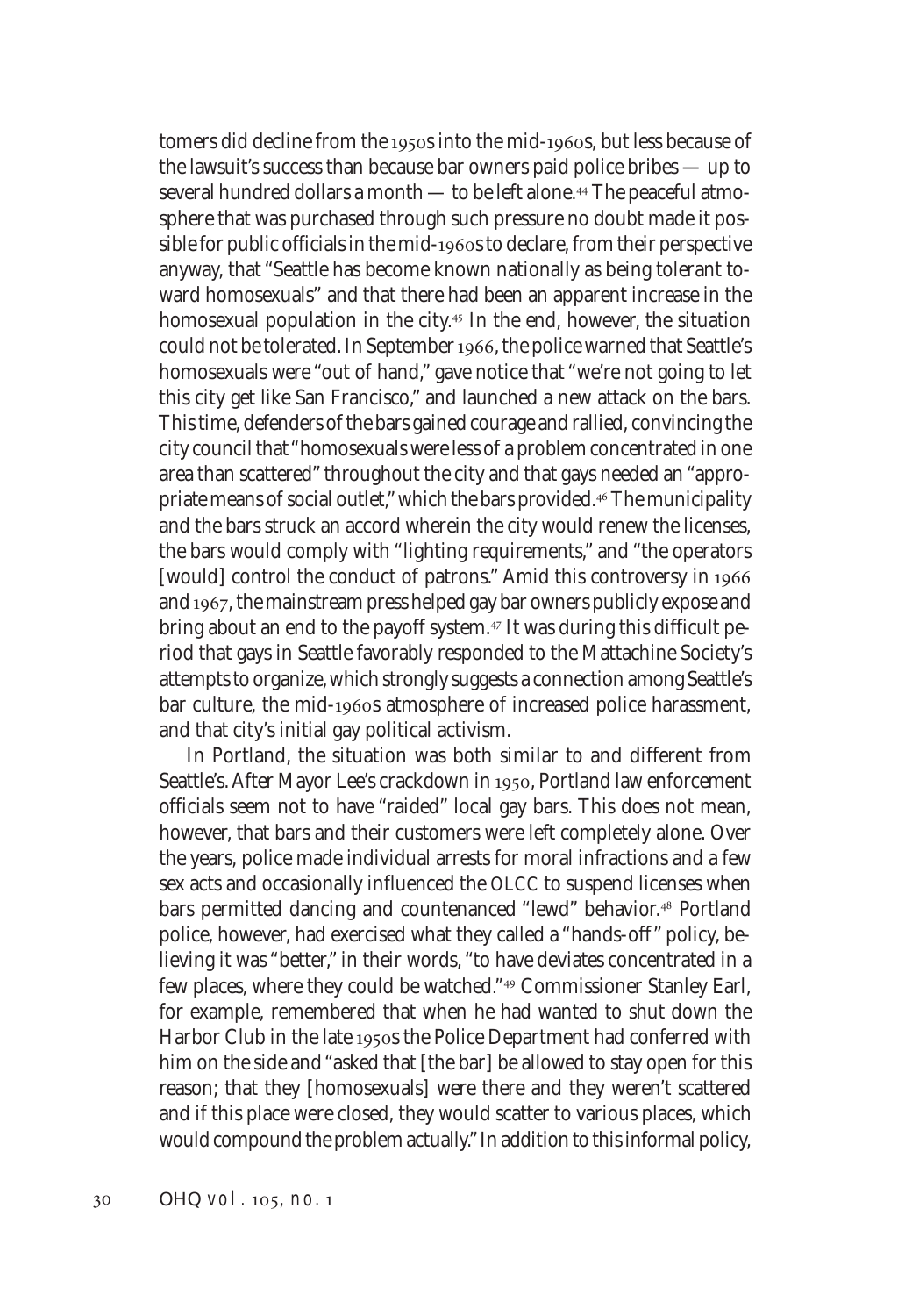Mayor Lee's vice and graft crusades in the early 1950s ended the system whereby illegal and questionable entertainment establishments paid police to leave them alone. As a result, Portland's few bars and their patrons were not mired in quite the desperate situation as were those in San Francisco or even Seattle.

In 1964, the situation abruptly, though temporarily, changed when Mayor Terry Schrunk and the city council launched the first concerted attack against gay and lesbian bars since Lee's campaign in 1950. In part, the crusade grew out of the sensational 1963 "statewide homosexual ring" story that broke in the autumn of that year and continued to make headlines into early 1964. Personal property that the Portland police appropriated when making arrests in connection with that affair included, according to reports, "hundreds of magazines of the homosexual type, including so-called sex magazines." At the time, Schrunk spoke to reporters in shocked dismay when he learned that, in investigators' minds anyway, "young men involved in . . . homosexual activity, when questioned, admitted that the magazines described were used as triggering devices to encourage homosexual acts." "This report," the mayor added, "should be called to the attention of the public as a case in point illustrating the perverted activities many of our smut magazines arouse and thus cause a cancer in our community far more dangerous than we can imagine." Schrunk determined to prevent the spread of that "cancer" in 1964 by launching his Committee for Decent Literature and Films, which sought to eliminate so-called immoral publications from the city. The committee stepped up its activities in the fall of 1964, at the very time that the city went after gay bars as its second response to the presence of a "homosexual ring."

In what might be viewed as an attempt by city officials to prepare for a showdown with gay bars later that year, in the summer of 1964 police officers had spoken with *Oregon Journal* columnist Doug Baker about their perception that the number of homosexuals — whom Baker referred to as the "Unmentionables" — had grown and that the number of gay and lesbian bars had recently increased in Portland from three to eight or ten. Baker told police that a local businessman by chance had recently contacted him demanding that the mayor had better take "some decisive action to curb the activities of the Unmentionables" or he and some of his colleagues would "take vigilante action of their own." Baker himself complained that Portland homosexuals "are growing stronger each week, both in numbers and in brazenness with which they flaunt their abnormality." By the end of the year, police had declared that Portland was "fast becoming a small San Francisco" and Mayor Schrunk grumbled that the reason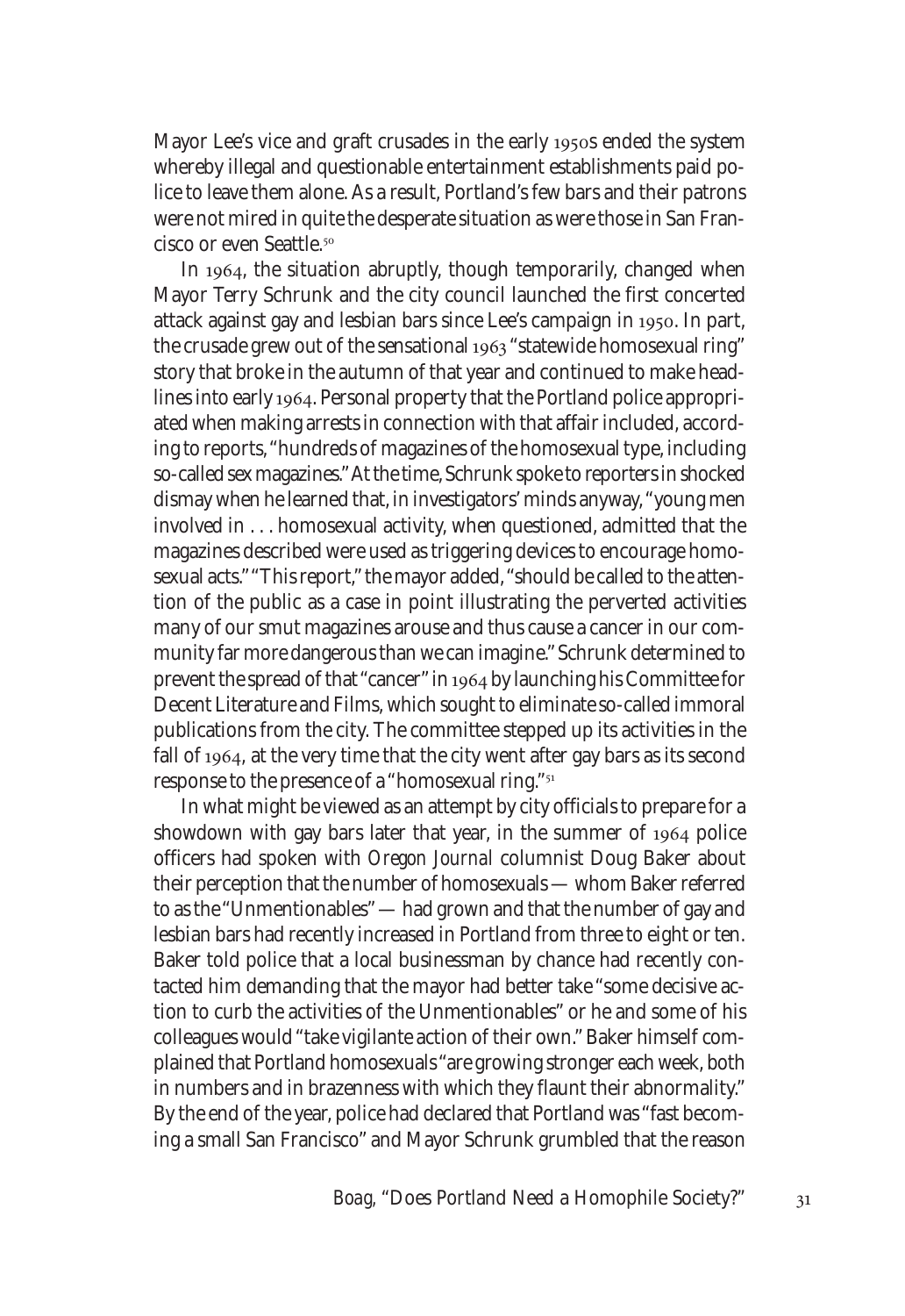Courtesy ONE National Gay and Lesbian Archives, Los Angeles

*A hot-button issue today, the topic of gay marriage was already being considered in the 1950s – although principally within the limited gay press — as demonstrated with this August cover of* ONE *magazine. Although at the municipal level Portland would grant civil rights to gays and lesbians from the s to the s at a considerably slower pace than other West Coast cities, including Seattle, in March Multnomah County took the controversial step of offering marriage licenses to lesbians and gays.*



was because homosexuals had been run out of that town due to crackdowns there and had come to Portland instead.

Apparently, the refugees from San Francisco — a city where gays and lesbians experienced considerable official harassment in  $1964$  – found the relatively relaxed atmosphere of Portland more inviting, but Schrunk and the city council determined to roll back the red carpet, and not only through the Committee for Decent Literature and Films. In a series of protracted meetings in late November and early December 1964, the mayor and the city council scrutinized the records of Portland's gay bars and the gay culture that those establishments fostered, looking for a reason to shut them down. In their deliberations, the city fathers (they were all men) relied heavily on police reports. The police explained that lesbians at the Model Inn, for example, "caress, kiss and fondle each other in public." At the Harbor Club, they claimed, both women and men converged at one o'clock in the morning, "packing it, with standing room only. From then on, all activities, such as males openly kissing each other, fondling each other, with no attempt to cover these activities." At Mama Bernice's recent Halloween party, the police observed, "most of the persons who came in costume were male[s] dressed as female[s]." At the Milwaukie Tavern, lesbians "dress like men [and] act like men." At The Tavern, officers related that "males pair up, sitting around and conversing and in a sly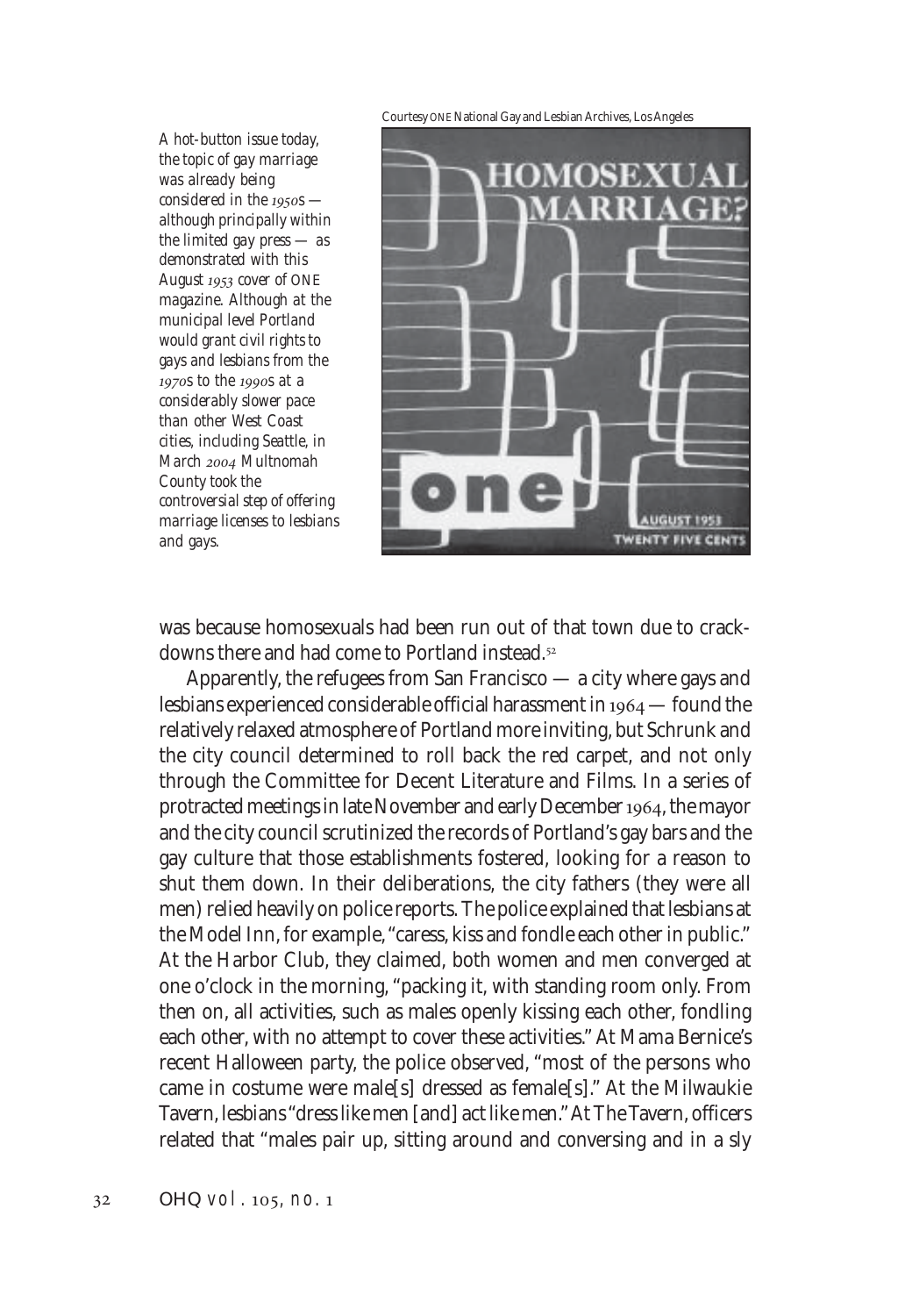manner, will caress and fondle each other." One patrolman testified that when he went undercover at The Tavern, he had "received a couple pats on the behind."<sup>53</sup> Not surprisingly, the mayor and commissioners recommended that the OLCC deny alcohol licenses to six establishments that are "known taverns with heavy homosexual patronage."

 $\mu$  he council's actions related specifically to the 1963 "homosexual ring" and the associated decency-in-literature campaign. Mayor Schrunk had harped on these subjects on the first day of the bar hearings, even though they had no relevance to the subject at hand, as one of the bar owner's attorneys had pointed out. The mayor had made his position clear: "I consider when the policemen follow a ring of adult homosexuals that were enticing high school and grade school youngster into this act, that this is something that should arouse public indignation. I don't appreciate some of the filth that is being peddled to lead the youngsters, some of the magazines published by the homosexuals."

Especially significant to council members was the belief, abetted by the local police and recent events in San Francisco, that homosexuals and their meeting places had multiplied in the city.<sup>56</sup> As Commissioner Mark Grayson complained, "this Council is trying to go on record as being opposed to this many outlets."<sup>57</sup> But officials also expressed the old fear that if they closed the bars the customers would simply scatter and the "problem" would continue. Grayson also grumbled: "I can see where a closure — these people are not going to disappear. They are going to other taverns."<sup>58</sup> In the past, the city had grudgingly allowed a "couple" of bars to exist in order to make it easier to monitor homosexual activity. With more bars to police, Commissioner William Bowes worried about an increased burden on local taxpayers. "There has been a great number of man hours from the personnel of this Bureau" to police each "establishment," one officer reported.<sup>59</sup> All of this was music to Commissioner Stanley Earl's ears. The other council members and the police were finally singing the same tune he had chanted back in the 1950s, when he alone had cried out for the closure of the Harbor Club. "I am highly flattered," he said, "the fact that five years later the [police] agreed with me, the way I felt five years ago."<sup>60</sup> When the mayor and council voted against the bars in late 1964, their actions, as reported by one news columnist who covered the story, "represented an abrupt change in the city's own policy. One or two bars catering particularly to homosexuals have been allowed to operate in Portland for years without objection by the council."<sup>61</sup>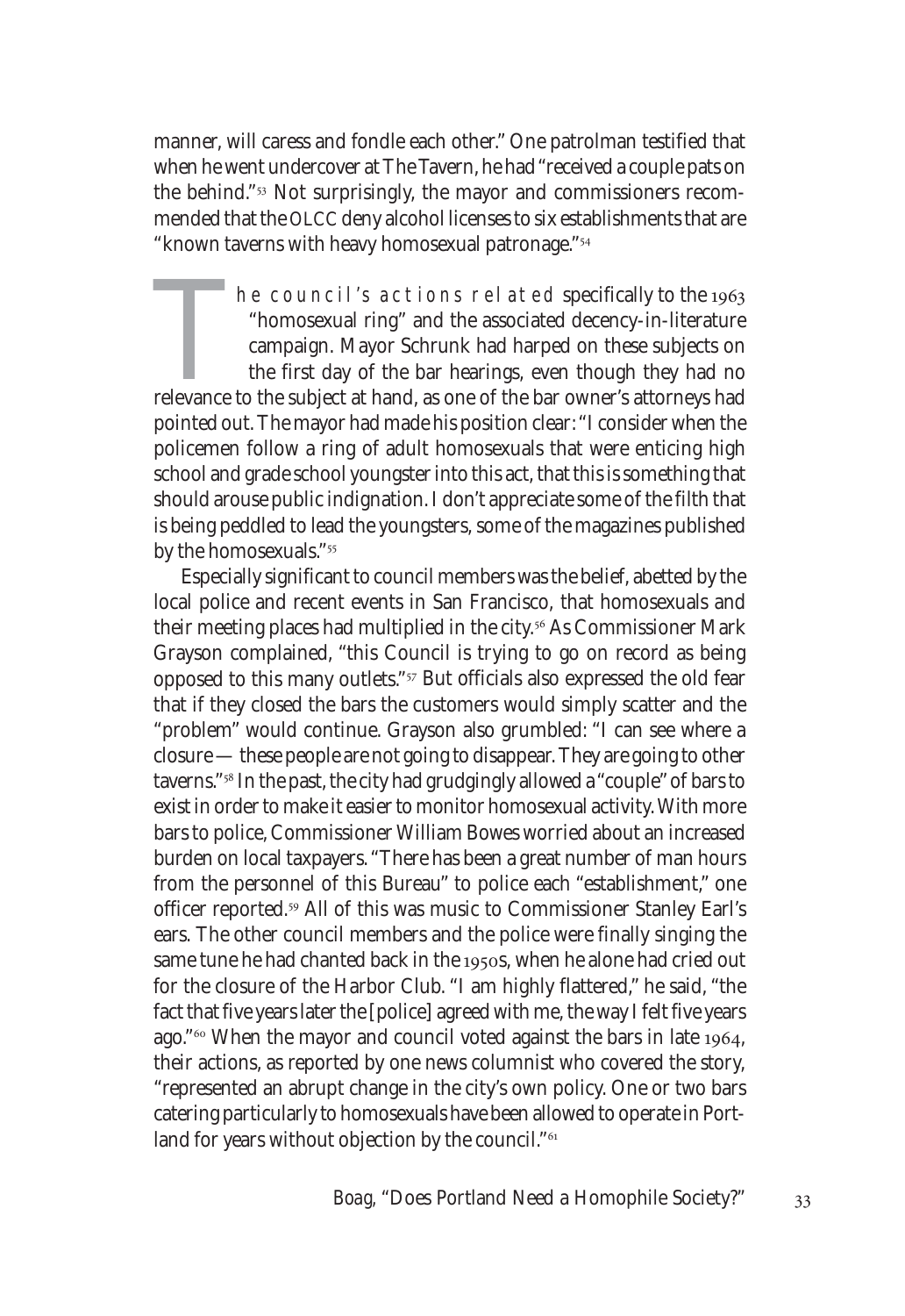The bars under scrutiny did not take the city's decision lying down. They hired their own attorneys, including local lawyers James Damis and W.F. Whitely, who argued that shutting the bars because of the type of customers they catered to violated the recent Civil Rights Act, which protected people who assembled in public accommodations.<sup>62</sup> The council nevertheless voted to recommend against the bars and passed the problem on to the OLCC. When the attorneys appealed their case directly to that agency, the OLCC found that the bars had not violated any law and that the city wanted them closed because of the nature of their patrons. The liquor licenses were renewed.<sup>63</sup>

Early in 1965, Mayor Schrunk wrote to Oregon Governor Mark Hatfield urging him to "personally review this problem [the renewal of licenses] with members of your Oregon Liquor Control Commission."<sup>64</sup> The appeal apparently fell on deaf ears. At about the same time, the city council discovered that it had the authority to rescind the Harbor Club's food license, making it impossible for that bar to serve the food necessary to fulfill the requirements of its Class A liquor license. The Harbor Club closed. With that, the commissioners believed that "we've done everything we can do about it" and determined that the city and its police would not move against the bars in all-out assault again.<sup>65</sup> By January 1972, the *Fountain* could report that "police and political harassment has not occurred for years" in Portland. Only a few months before, the same newspaper had claimed: "The Portland Police are not known to the local homophile community as pigs or persecutors, but rather as a necessary force in our society to protect all the citizens of our city."<sup>66</sup> The municipality's lack of action against gay bars and their patrons in the late 1960s and early 1970s also may have reflected the growing tolerance among Portland's citizens through this period. In 1972, the Center for Sociological Research at Portland State University surveyed city residents to determine how they felt about gay issues. Almost 85 percent judged that gay bars should not have their licenses revoked.

The air of openness, however, also apparently had helped suffocate political organizing in the city. There appeared to be no need after 1964 for Portland bars to remain active, for example, by forming a tavern guild as San Francisco activists had done in  $1962$  — to present a unified front against municipal policies and actions. Because police did not constantly harass bar patrons, there was little immediate incentive to protest. In the opinion of some, the experience of Portland's bar scene in the 1950s and 1960s also would impede organizing during the post-Stonewall era of gay liberation. In 1973, Lanny Swerdlow, who hosted KBOO radio's pioneering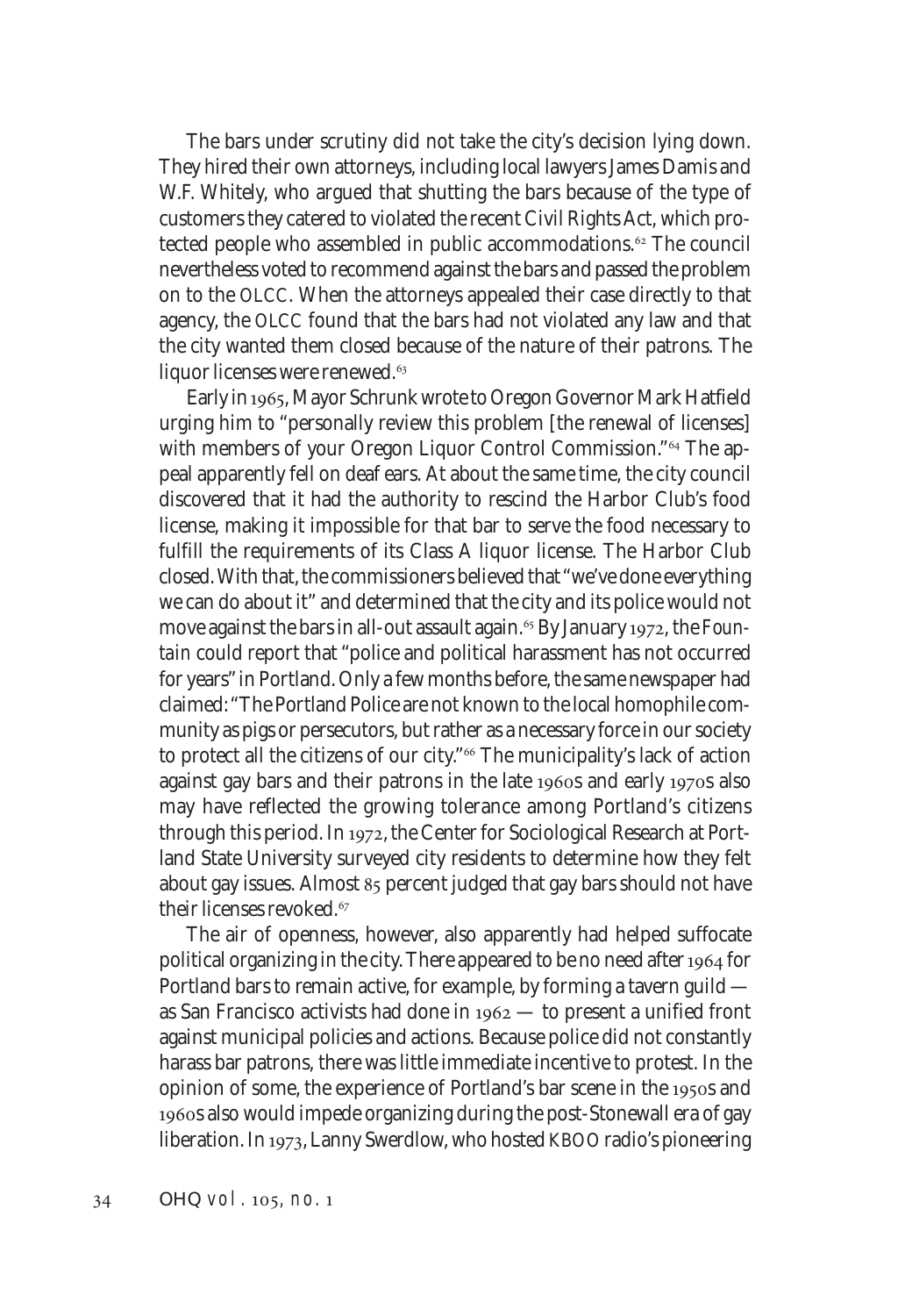"Homophile Half-Hour," interviewed representatives of Portland's Second Foundation, a gay organization founded in February 1971, about a year and a half after the Stonewall riots. Carol Brefford, the Second Foundation's secretary, compared her experiences in the Rose City to those she had in California. "We weren't harassed up here [in Portland]," she remarked, "we were kind of pushed aside and not so much acknowledged." Roy Bouse, president of the Second Foundation, had been out of the closet in Portland since the early 1950s. He concluded that in Portland there was "not a big hassle with the bars. . . . It's just been a situation where they have tacitly allowed us to exist. . . ." Because there had been "little open antagonism toward gays," Bouse added, "it is hard to get the backing of the gays. . . . They've never been hassled, so it is hard to explain to these people that there is a problem."<sup>68</sup> Not surprisingly, when political organizing among both gay men and lesbians in Portland truly began in 1970, it did so in fits and starts. "Everything," one activist declared in the spring of 1970, "has gotten off to a ragged and slow start."

In this study of gay and lesbian politics and political organizing in Portland before Stonewall, it is clear that neither a homophile movement nor a sustained bar activist culture emerged in the Rose City as it did in othe n this study of gay and lesbian politics and political organizing in Portland before Stonewall, it is clear that neither a homophile movement nor a sustained bar activist culture emerged in the Rose City as it did in other western and West Coast urban areas even though, like those cities, Portland provided a home to gays and lesbians and had a formative gay and lesbian culture prior to World War II. The war and its transformative effects boosted the openly homosexual population in Portland, helped forge a modern consciousness among them, and brought into existence some high-profile gay and lesbian establishments, such as the Music Hall. Soon after the curtain closed on the war and the nation tried to return to normalcy, a darkness rapidly descended on the gay scene in the Rose City. The city council went on the attack against the most flamboyant gay establishments in 1950, newspapers clued residents into national McCarthy-era worries about homosexuals, local police entrapped gay men in sexual transgressions, and the sex-crime panic grabbed headlines. A similar atmosphere in San Francisco, Denver, and Seattle provoked early gay organizing. In Portland, it did not.

It is difficult to know why such a different scenario occurred in Portland. The Rose City may have lacked charismatic leaders, such as those who began organizing the Mattachine, ONE, and the Daughters of Bilitis and their few affiliates in cities such as San Francisco, Seattle, Tacoma, and Denver. A more likely answer might be found in the post-1950, post-Dor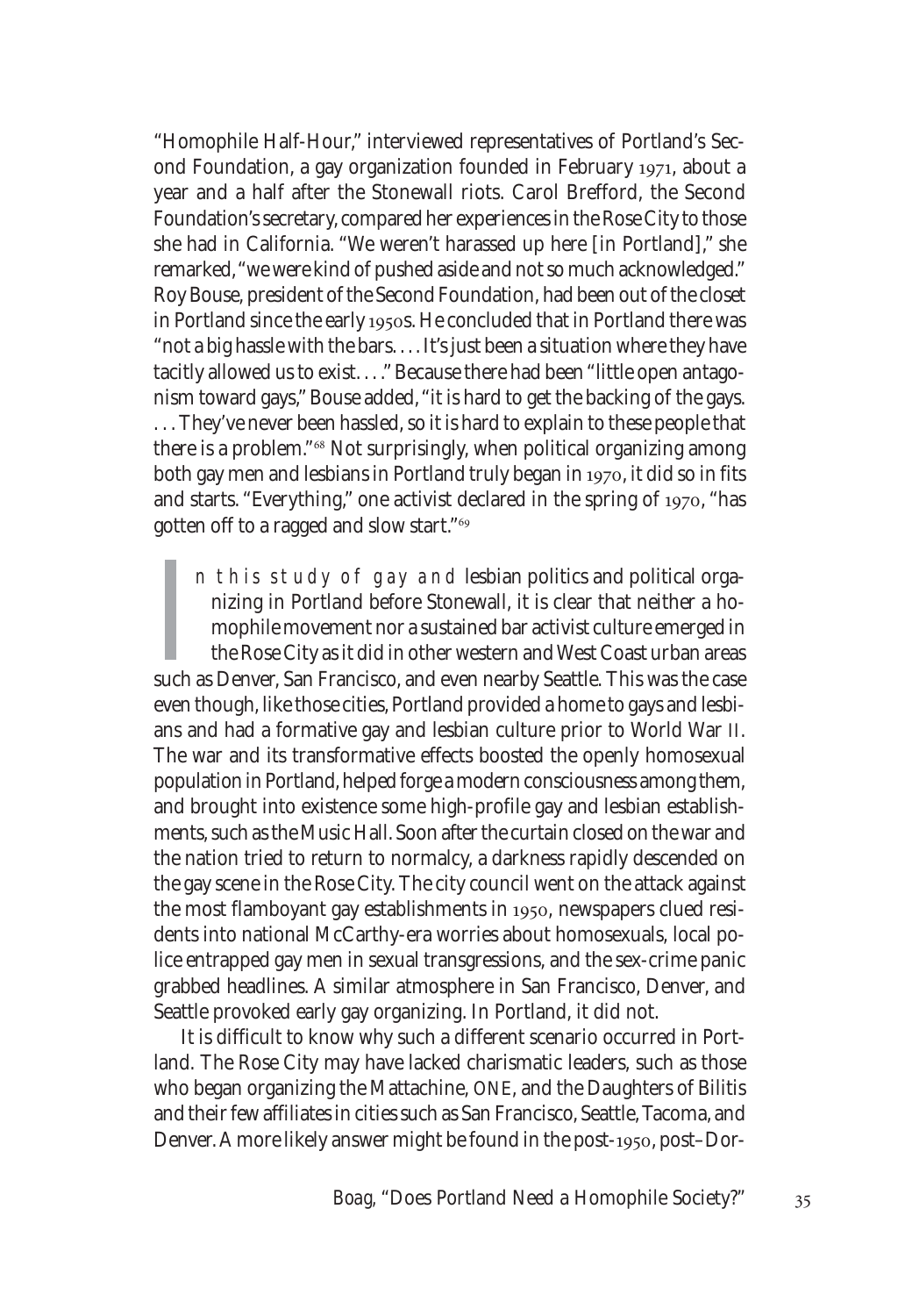othy McCullough Lee era of Portland history. As other historians have shown, official harassment of gay bars — bars whose culture was often nurtured by the homophile organizations of the 1950s and 1960s  $-$  played the key role in fomenting pre-Stonewall political consciousness among gays and lesbians. In pre-Stonewall Portland, police allowed a few gay and lesbian bars to exist through the 1950s and 1960s, even when some members of the city council protested, and police were prohibited from demanding payoffs from bar owners (something ironically attributable to Mayor Lee).

These conditions likely account for the lack of Portland's pre-Stonewall gay political activism in the city. Gays and lesbians in the Rose City benefited by having their bars tolerated, and the police believed they benefited by being able to keep a watchful eye on homosexuals. The situation was different in San Francisco and Seattle, where the frequent attacks on bars and their homosexual patrons in the 1950s and 1960s led, in some measure, to gay and lesbian political consciousness and resistance and encouraged membership in homophile organizations. Although the reason for Portland's lack of a sustained bar-based activist culture and homophile movement in the 1950s and 1960s is somewhat unclear, the result is considerably more apparent. After Stonewall, gays and lesbians in Portland would respond sluggishly to calls for political activism and, therefore, the city would take significantly longer than Seattle to grant civil rights to homosexuals.

## **Notes**

Davis, *Boots of Leather, Slippers of Gold: A History of a Lesbian Community* (1993; reprint, New York: Penguin, 1994); Nan Alamilla Boyd, Wide *Open Town: A History of Queer San Francisco to* (Berkeley: University of California Press, 2003); Martin Meeker, "Behind the Mask of Respectability: Reconsidering the Mattachine and Male Homophile Practice, 1950s and 1960s," Journal of the History of Sexuality<sup>10</sup>, no. 1 (January  $2001$ : 78-116.

The author wishes to thank the Oregon Historical Society and the Donald J. Sterling, Jr., family for making a significant portion of the research for this article possible through the Donald J. Sterling, Jr., Memorial Senior Research Fellowship.

<sup>1.</sup> Portland Fountain, April 1972, 15.

<sup>2.</sup> Advocate, October 10, 1973, 1, 17; Orego*nian*, December 19, 1974, A1, 29; newspaper clippings in "Seattle Subject File," ONE Institute and Archives, Los Angeles. See also Gary L. Atkins, *Gay Seattle: Stories of Exile and Belonging* (Seattle: University of Washington Press, ). There has been little scholarship on Portland's modern gay rights movement. This article is an attempt to initiate such work.

<sup>.</sup> See in particular John D'Emilio, *Sexual Politics, Sexual Communities: The Making of a Homosexual Minority in the United States, –* 1970 (Chicago: University of Chicago Press, 1983); Elizabeth Lapovsky Kennedy and Madeline D.

<sup>.</sup> See Peter Boag, *Same-Sex Affairs: Constructing and Controlling Homosexuality in the Pacific Northwest* (Berkeley: University of California Press, 2003); Boag, foreword, in *The Boys of Boise: Furor, Vice, and Folly in an American City*, by John Gerassi (1966; reprint, Seattle: University of Washington Press, 2001); Boag, "'Peeping Toms' and Tearooms in 1920s Boise: A Case Study of the Emergence and Suppression of Gay Male Community," *Northwest Gay* and Lesbian Historian 1:3 (Summer 1996); Atkins,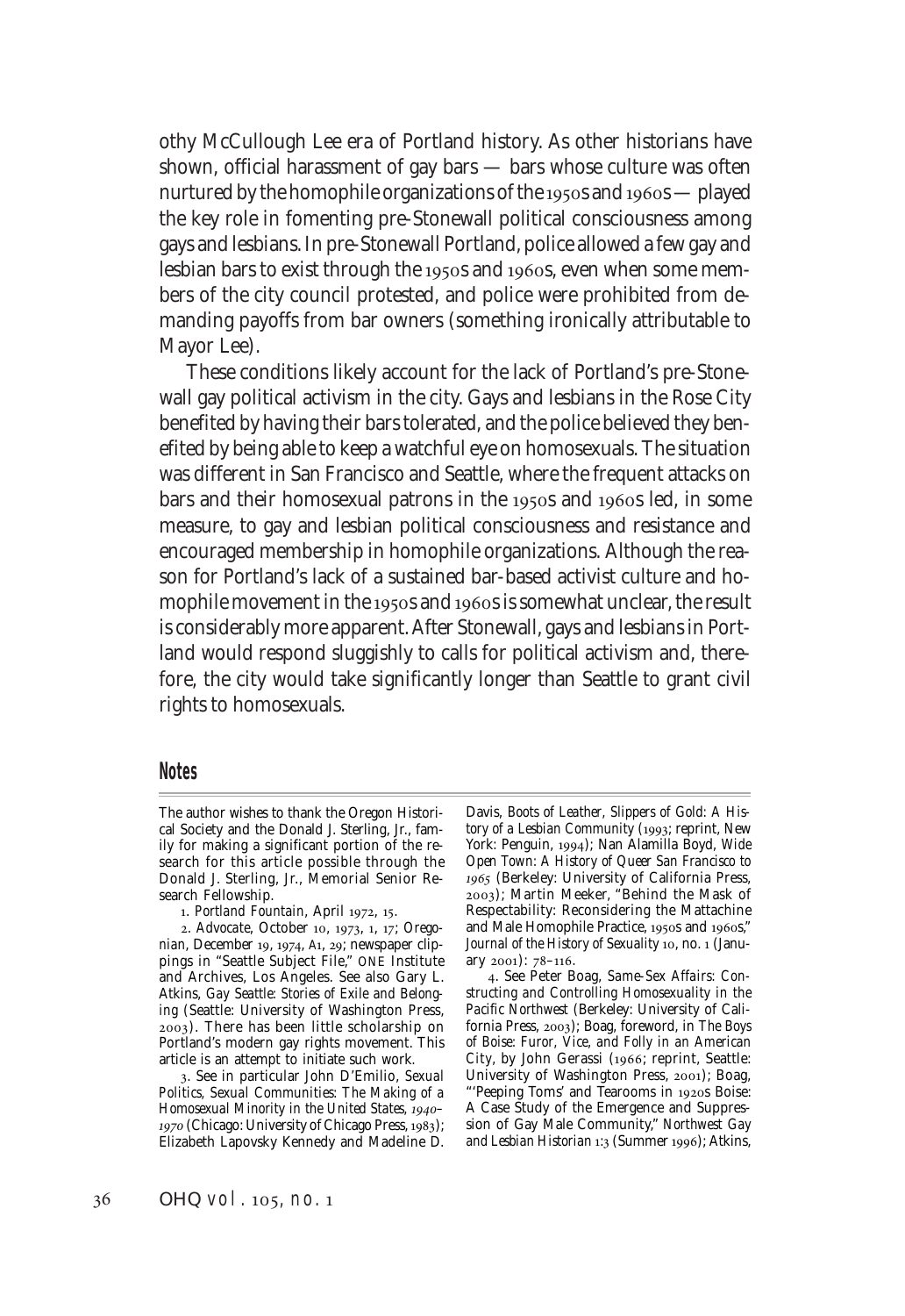Gay Seattle, 13-52; Don Paulson with Roger Simpson, *An Evening at the Garden of Allah: A Gay Cabaret in Seattle* (New York: Columbia University Press,  $1996$ ),  $1-28$ . On the formation of gay and lesbian communities outside the Pacific Northwest, see Kennedy and Davis, *Boots of Leather*; Boyd, *Wide Open Town*; George Chauncey, *Gay New York: Gender, Urban Culture, and the Making of the Gay Male World, 1890-1940* (New York: BasicBooks, 1994).

5. D'Emilio, *Sexual Politics*, 24. See also D'Emilio, *Sexual Politics*, 23-31; Allan Bérubé, *Coming Out under Fire: The History of Gay Men and Women in World War Two* (New York: Plume, 1990); Bérubé, "Marching to a Different Drummer: Lesbian and Gay GIs in World War II" in *Hidden from History: Reclaiming the Gay and Lesbian Past*, ed. Martin Duberman, Martha Vicinus, and George Chauncey, Jr. (New York: Meridian, 1990), 383-94; John Loughery, The *Other Side of Silence, Men's Lives and Gay Identities: A Twentieth-Century History* (New York: Henry Holt, 1998), 135-57; Lillian Faderman, *Odd Girls and Twilight Lovers: A History of Les*bian Life in Twentieth-Century America (1991; reprint, New York: Penguin, 1992), 118-25, Some historians have started to make the case that World War II did not present as big a break with the gay and lesbian past as this scholarship would suggest. See Boyd, *Wide Open Town*.

. E. Kimbark MacColl, *The Growth of a City: Power and Politics in Portland, Oregon,* 1915-1950 (Portland, Ore.: Georgian Press, 1979), 555, 575; Carlos A. Schwantes, "The Pacific Northwest in World War II," in *The Pacific Northwest in World War II*, ed. Schwantes (Manhattan, Kans.: Sunflower Press, 1986), 5, 7, 8; Carlos A. Schwantes, *The Pacific Northwest: An Interpretive History*, rev. ed. (Lincoln: University of Nebraska Press, 1996), 413, 415; Richard C. Berner, *Seattle Transformed: World War II to Cold War* (Seattle: Charles Press, 1999); James R. Warren, *The War Years: A Chronicle of Washington State in World War II* (Seattle: History Ink and University of Washington Press, 2000).

. Schwantes, "Pacific Northwest in World War II," 10-11; *Oregon Journal*, July 28, 1942; *Oregonian*, January 10, 1942; Portland City Club, *Bulletin* 28:42 (February 20, 1948): 133.

. Fred (pseudonym), interview by author, Portland, Ore., June 6, 2002. The interviewee wished not to have his real name associated with the information he provided. Figures on those who served in the armed forces during World War II are from Gordon B. Dodds, *The American Northwest: A History of Oregon and Washington* (Arlington Heights, Ill.: Forum Press, 1986), 262.

9. *Oregonian*, February 10, 1928; "City Club of Portland Report on Homosexuality in Portland," City Club of Portland Bulletin, July 8, 1994, 25; "Police Say California Dev" (partial title), December 4, 1964, clipping in "Homosexuals" newspaper clipping file, Oregon Historical Society Research Library, Portland, Ore. (hereafter OHS Research Library); Auditor, Council Documents, Item no. 1117, March 16, 1950 (quoted), Item no. 797, December 3, 1964, Item no. 4649, August 28, 1947, Item no. 4631, December 3, 1964, in City of Portland, Stanley Parr Archives and Records Center, Portland, Ore. (hereafter SPARC); "Fred," interview by author.

. "Fred" interview; "Caution Extinct Bars, Available Sailors: All Part of Yesteryear's Gay Life," *Dorian Columns*, September 1969; Robert L. Carter interview, Alice B. Theatre Collection, Box 1, Folder: "Carter," Acc. no. 4199, University of Washington Manuscripts, Special Collection, and Archives, Seattle (hereafter UW Archives); *Seattle Lights*, June 24-July 7, 1983, 13; John Wilson, "Tolerant Reputation: Seattle Homosexual Problem Reported To Be 'Out of Hand,' " Seattle Times, September 21, 1966. For a comparative context, consider John D'Emilio's "Gay Politics, Gay Community: San Francisco's Experience," in idem, *Making Trouble: Essays on Gay History, Politics, and the University* (New York: Routledge, 1992), 74-95, which presents a survey of San Francisco during World War II and its impact on lesbian and gay history there.

. See John D'Emilio and Estelle B. Freedman, *Intimate Matters: A History of Sexuality in America* (New York: Harper & Row, 1988); Beth Bailey, *Sex in the Heartland* (Cambridge, Mass: Harvard University Press, 1999); Richard R. Lingeman, *Don't You Know There's a War On? The American Home Front, 1941-1945* (New York: G.P. Putnam's Sons, 1970); William M. Tuttle, Jr., *"Daddy's Gone to War": The Second World War in the Lives of America's Children* (New York: Oxford University Press, 1993); Glen H. Elder, *Children of the Great Depression: Social Change in Life Experience* (Chicago: University of Chicago Press, 1974); Elaine Tyler May, *Homeward Bound: American Families in the Cold War Era* (1988; reprint, New York: BasicBooks, 1999).

. John D'Emilio, "The Homosexual Menace: The Politics of Sexuality in Cold War America," in *Passion and Power: Sexuality in History,* ed. Kathy Peiss and Christina Simmons with Robert A. Padgug (Philadelphia: Temple University Press, 1989), 226-40; D'Emilio, *Sexual Politics*, 40-53; Allan Bérubé and John D'Emilio, "The Military and Lesbians during the McCarthy Years," Signs 9:4 (Summer 1989): –; Randolph William Baxter, " 'Eradicating This Menace': Homophobia and Anticommunism in Congress,  $1947-1954$  (Ph.D. diss., University of California, Irvine, 1999); David K. Johnson, " 'Homosexual Citizens': Washington's Gay Community Confronts the Civil Service," Washington History 6:2 (1994-1995): 44-66, 93-6; Stacy Baukman, " 'Nothing Else Matters but Sex': Cold War Narratives of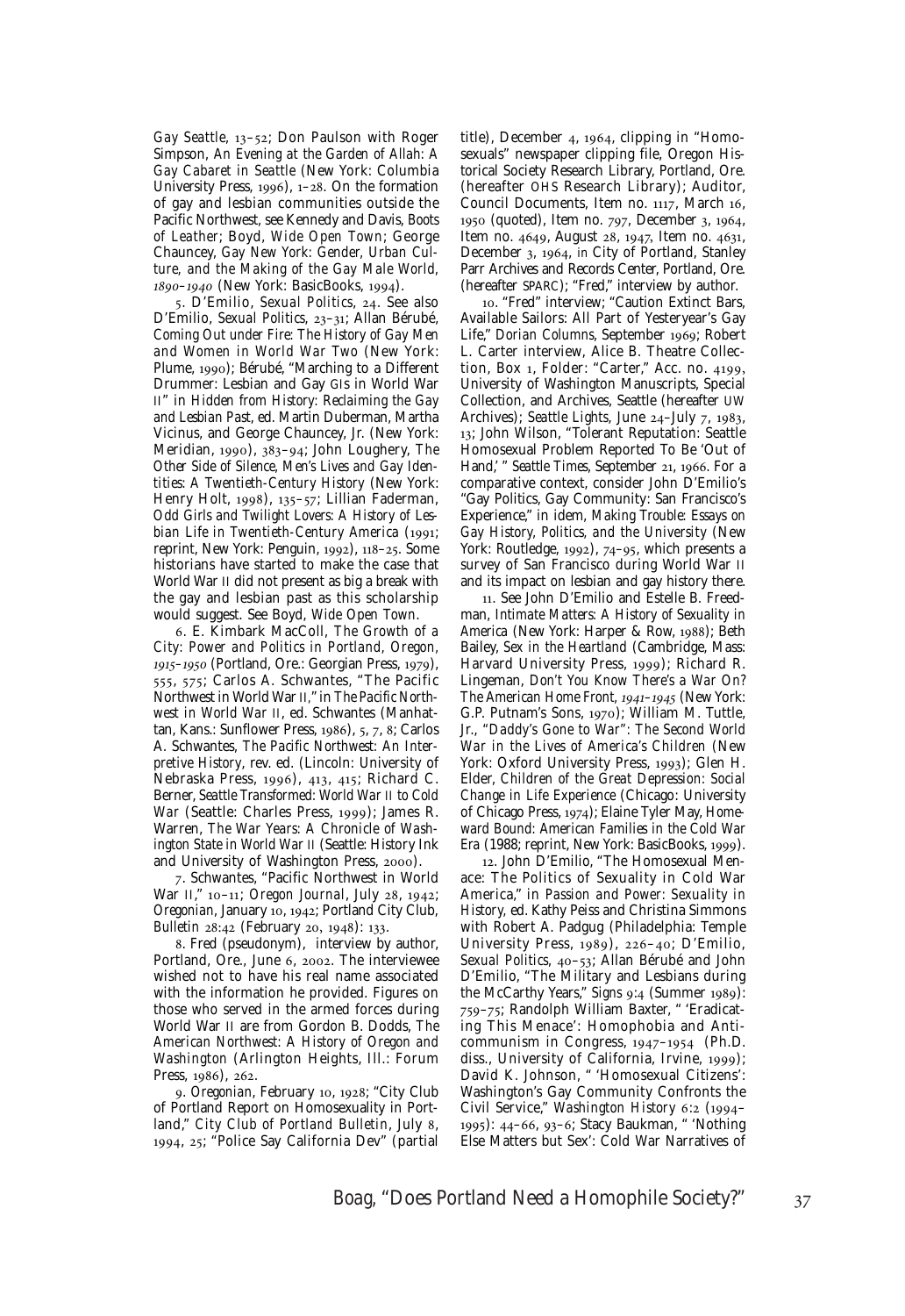Deviance and the Search for Lesbian Teachers in Florida, 1959-1963," Feminist Studies 27:3 (2001): 553-75; James A. Schnur, "Closet Crusaders: The Johns Committee and Homophobia, 1956-1965," in *Carryin' On in the Lesbian and Gay South*, ed. John Howard (New York: New York University Press,  $1997$ ,  $132-63$ .

. "Homosexuals" newspaper clipping file, OHS Research Library.

. George Chauncey, Jr., "The Postwar Sex Crime Panic," in *True Stories from the American Past,* ed. William Graebner (New York: Mc-Graw-Hill, 1993), 167-78; Estelle B. Freedman, 'Uncontrolled Desires': The Response to the Sexual Psychopath, 1920-1960," in Peiss and Simmons, eds., *Passion and Power*, 199-225.

. Auditor, Council Documents, Item no. 1117, March 16, 1950, SPARC. See also Paul C. Pitzer, "Dorothy McCullough Lee: The Successes and Failures of 'Dottie-Do-Good'," *Oregon Historical Quarterly* 91 (Spring 1990): 5-42.

16. Auditor, Council Minutes, Item no. 1117, March 16, 1950, SPARC; *Oregon Journal*, March 17, 1950. In 1953, President Eisenhower appointed Lee to the Federal Parole Board; three years later, he assigned her to the Subversive Activities Control Board. When she served as its chair between and  $1957$  and  $1962$ , she fought for more resources to battle against the American Communist Party. See *Willamette Week*, November 3-9, 1981; *Oregonian*, February 20, 1981; Pitzer, "Dorothy McCullough Lee," 31-3.

. The sex crime panic had fallout throughout the Northwest. See, for example, Gerassi, *Boys of Boise*.

18. *Oregonian*, February 25, 26, 27, 29, 1952.

19. *Oregon Journal*, December 1, 3, 5, 6, 7, 8, 1954, December 11, 12, 13, 14, 15, 16, 18, 19, 20, . A variety of editorials and articles from the 1950s and early 1960s that appeared in Portland newspapers and related to the sex-crime panic are in the "Sex" newspaper clipping file, OHS Research Library.

20. *Oregon Journal*, December 11, 1960; *Oregonian*, February 26, 29, 1952.

21. *Oregon Journal*, May 8, 1956.

22. *Oregon Journal*, January 1, 1956; *Oregonian*, January 20, 1956.

23. *Oregonian*, October 25, 26, 1963.

. Fern Gardiner, "Portland Lesbians: Where are You?" *Portland Northwest Gay Re*view, June 1977, special insert, p. 12.

. Carter interview.

26. D'Emilio, Sexual Politics, 57-58; Faderman, *Odd Girls and Twilight Lovers*, 190.

. *Denver Mattachine Newsletter*, January 1958, 2. The standard treatment of the rise of homophile organizations is D'Emilio, *Sexual Politics*; *Denver Mattachine Newsletter*, January 1958, 2 (quoted). Meeker, "Behind the Mask," explores some of the more radical activities that the homophile movement, specifically the

Mattachine Society, engaged in behind its somewhat more conservative public activities.

. *Denver Mattachine Newsletter,* July , 2; April 1959, 8; June 1959, 8; September 1959, 7; October 1959, 3, 5, 7, 11–14.

. Item regarding Rich's Cigar Store and Pipe Shop in Oregon Folder, Regional Business Correspondence, ONE Institute and Archives; "A Walking Tour of Downtown Portland: A Century of Gay, Lesbian and Trans-gender Historic Sites" (Portland, Ore.: Gay and Lesbian Archives of the Pacific Northwest, 1999), 8.

. "Marc Thorsen and the beginning of Invert Liberation: A Personal Story," 16, 17 (quoted),  $18$ . During the  $1950s$  and  $1960s$ , Hollywood helped shape public representations of homosexuals; and, like the news media, it did so in a negative way. Period films portrayed homosexuals as lamentable creatures who were doomed forever and might depict homosexuality, as in the case of *Tea and Sympathy*, as fleeting when the afflicted is introduced to heterosexuality. Examples of other films of this genre include *Cat on a Hot Tin Roof* (1958) and *The Children's Hour* (1961). Because these were among the few public representations of homosexuality available, it is not surprising that gays and lesbians attended their showings, hoping to get some validation for their lives. Marc Thorsen understood this and quietly handed out Mattachine Society literature at these events to those he thought "might be interested." For more on Hollywood's historical depictions of homosexuality, see Vito Russo, *The Celluloid Closet: Homosexuality in the Movies* (1981; reprint, New York: HarperCollins, 1987).

. Elver Barker (a Denver Mattachine founder), interview by author, March 21, 2002, Denver, Colo.; D'Emilio, *Sexual Politics*, 119; Denver Mattachine Newsletter, April 1958, 5.

32. Robert W. Milligan to ONE, March 21, , Washington State Folder, Regional Business Correspondence, ONE Institute and Archives; Janet G. Black to ONE, January  $6$ , 1958, and January 3, 1962, Personal Correspondence, ONE Institute and Archives.

. Various materials in John M. Eccles Papers, Box 4, Folder 2, Accession no. 4577-1, UW Archives (hereafter Eccles papers); Atkins, *Gay Seattle*, 107-8.

. Donald S. Lucas to John M. Eccles, March 29, 1960, Box 4, Folder 2, Eccles papers.

. Tim Mayhew, "The Beginnings of Gay Liberation: Part II," *Portland Northwest Gay Review*, August 1974, 18 (quoted); Atkins, *Gay Seattle*, ; Ken Gilbert to *Vector Magazine*, July 16, 1968, Tim Mayhew Collection, Box 12, Folder 11, Accession no. 4440, UW Archives (hereafter Mayhew Collection).

. *Seattle: The Pacific Northwest Magazine*, November ; Gilbert to *Vector Magazine*, July 16, 1968, Mayhew Collection.